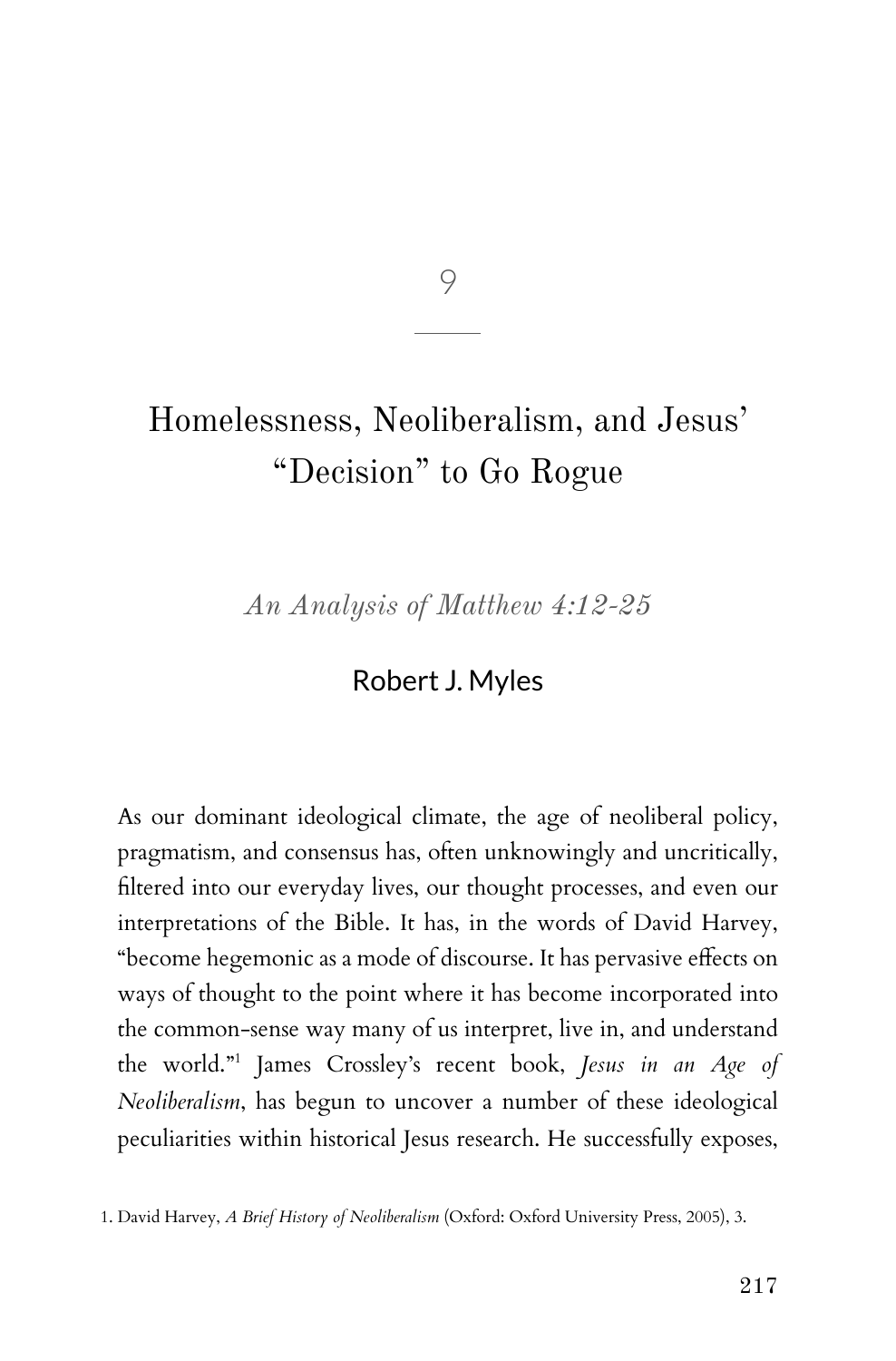among other things, how Western individualism has influenced the construction of Jesus within both historical and popular quests.<sup>2</sup> In this chapter, I want to bring a similar lens to bear on the connection between Jesus and homelessness as it is constructed within Gospel exegesis and scholarship, in particular the beginnings of Jesus' itinerant ministry within the Gospel of Matthew. In doing so, I will undertake a re-reading of Matthew 4:12-25 using Marxist exegesis that attempts to embed both Jesus and the first disciples in a structured social world as it is encoded within the Matthean text. This should assist in disrupting narratives of neoliberalism in the world before the text as they shape and distort our dominant hermeneutical filters.

Built upon classical liberal and economic ideals, neoliberalism refers to the contemporary political movements emphasizing open markets, small government, privatization, and personal moral and economic responsibility. Its advent is usually associated with the Reagan and Thatcher era of the 1980s, and then was continued through the so-called "Third Way" policies beginning in the 1990s. It has now become a political orthodoxy across many Western democracies in which governments, whether left-wing or rightwing, focus more on managing the economy as best they can within neoliberal conditions than on "traditional" ideological stances. Within this matrix, homelessness is usually interpreted as a "choice" made for lifestyle reasons or individual moral and/or economic failings.

It is not uncommon to find interpretive connections between Jesus and homelessness in contemporary biblical scholarship. For all practical purposes, Jesus' itinerant ministry was a homeless one.<sup>3</sup> A

<sup>2.</sup> James G. Crossley, *Jesus in an Age of Neoliberalism: Quests, Scholarship and Ideology* (Sheffield: Equinox, 2012).

<sup>3.</sup> Some interpreters argue that Jesus cannot possibly be homeless in Matthew because he has a house (*oikos*) in Capernaum (Matt. 9:10, 28; 12:46; 13:1, 36; 17:25). However, we ought to avoid conflating the related but distinct terms "house" and "home" in English, even though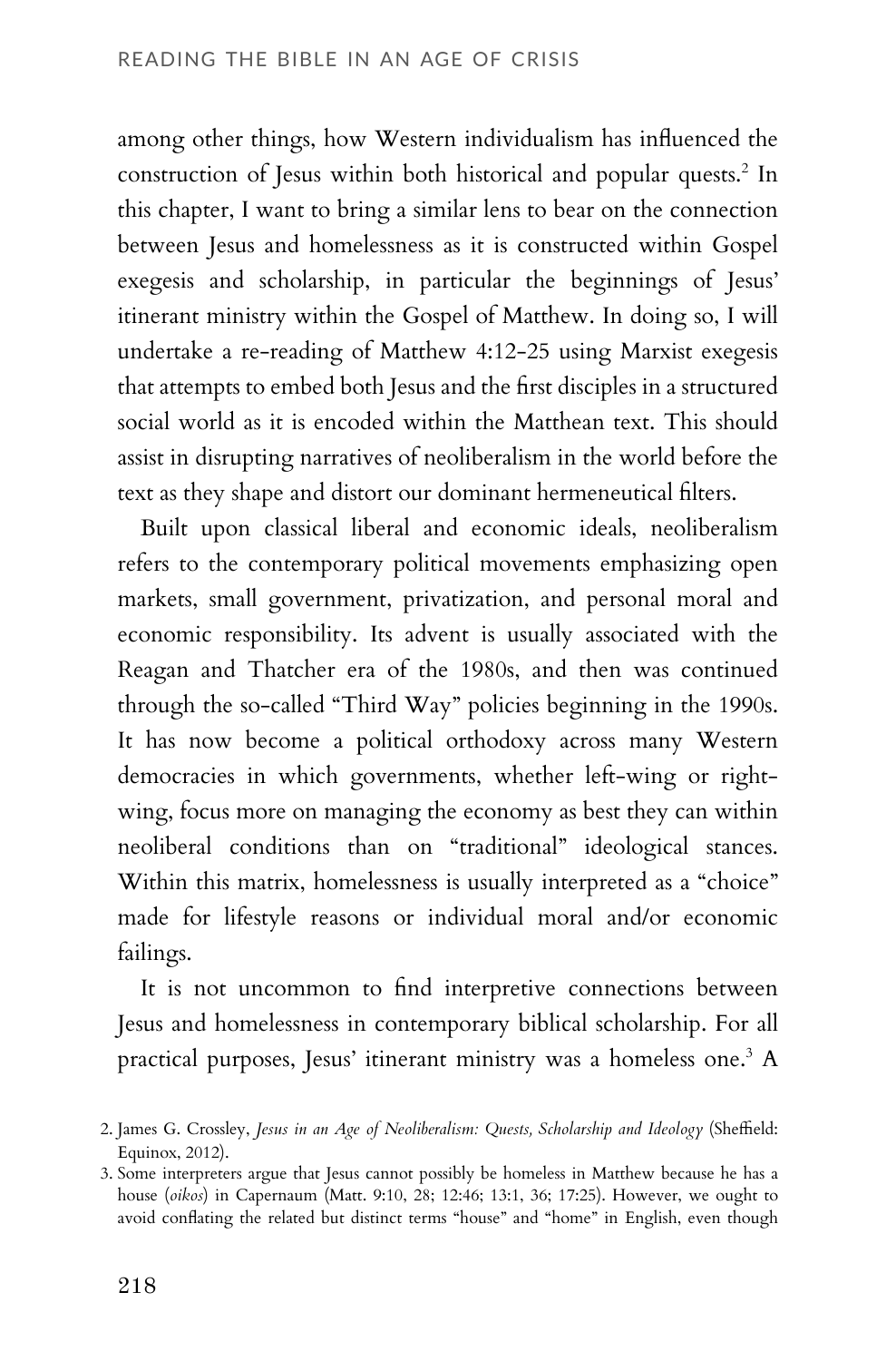popular reconstruction of Christian origins developed by Gerd Theissen, for instance, describes the wandering charismatic followers of Jesus as essentially homeless, lacking family (having abandoned or renounced family), lacking possessions, and lacking protection. He writes:

Giving up a fixed abode was an essential part of discipleship. Those who were called left hearth and home (Mark 1:16; 10:28ff.), followed Jesus, and like him became homeless. 'Foxes have holes, and birds of the air have nests; but the Son of man has nowhere to lay his head' (Matt. 8.20) is a saying which applied to them.<sup>4</sup>

As I have argued elsewhere, the connection interpreters often make between Jesus and homelessness, however, is overwhelmingly constrained by neoliberal thinking.<sup>5</sup> But it is at this nexus of Jesus and homelessness that a peculiar contradiction emerges: because Jesus is supposed to be the moral hero of the story, his homelessness becomes romanticized and the desperation and destitution that might typically accompany the experience gets extracted. If Jesus is, for Christians and/or biblical scholars, the ultimate object (or commodity) of theological and/or scholarly desire, in which Jesus functions in his salvific role as a mediator of our "surplus enjoyment" (*plus de jouissance*), then his homelessness acts as a fantasmatic screen, shielding us from the traumatic experience of homelessness proper and the apparent failure of our wider sociopolitical system in which homelessness remains a tangible political problem. In other words, homelessness is idealized in Jesus in a way that encourages us to

no distinction exists in Koine Greek: a house refers to a physical structure whereas a home refers to a much more complex notion of connection and orientation to a significant place of meaning. The conflation of these terms in English began during the rise of the bourgeoisie in the seventeenth century and assumes the emergence of capitalist modes of production and concepts of private property.

- 4. Gerd Theissen, *Sociology of Early Palestinian Christianity* (Philadelphia: Fortress Press, 1978), 10.
- 5. Robert J. Myles, *The Homeless Jesus in the Gospel of Matthew*, Social World of Biblical Antiquity 2.10 (Sheffield: Sheffield Phoenix, 2014).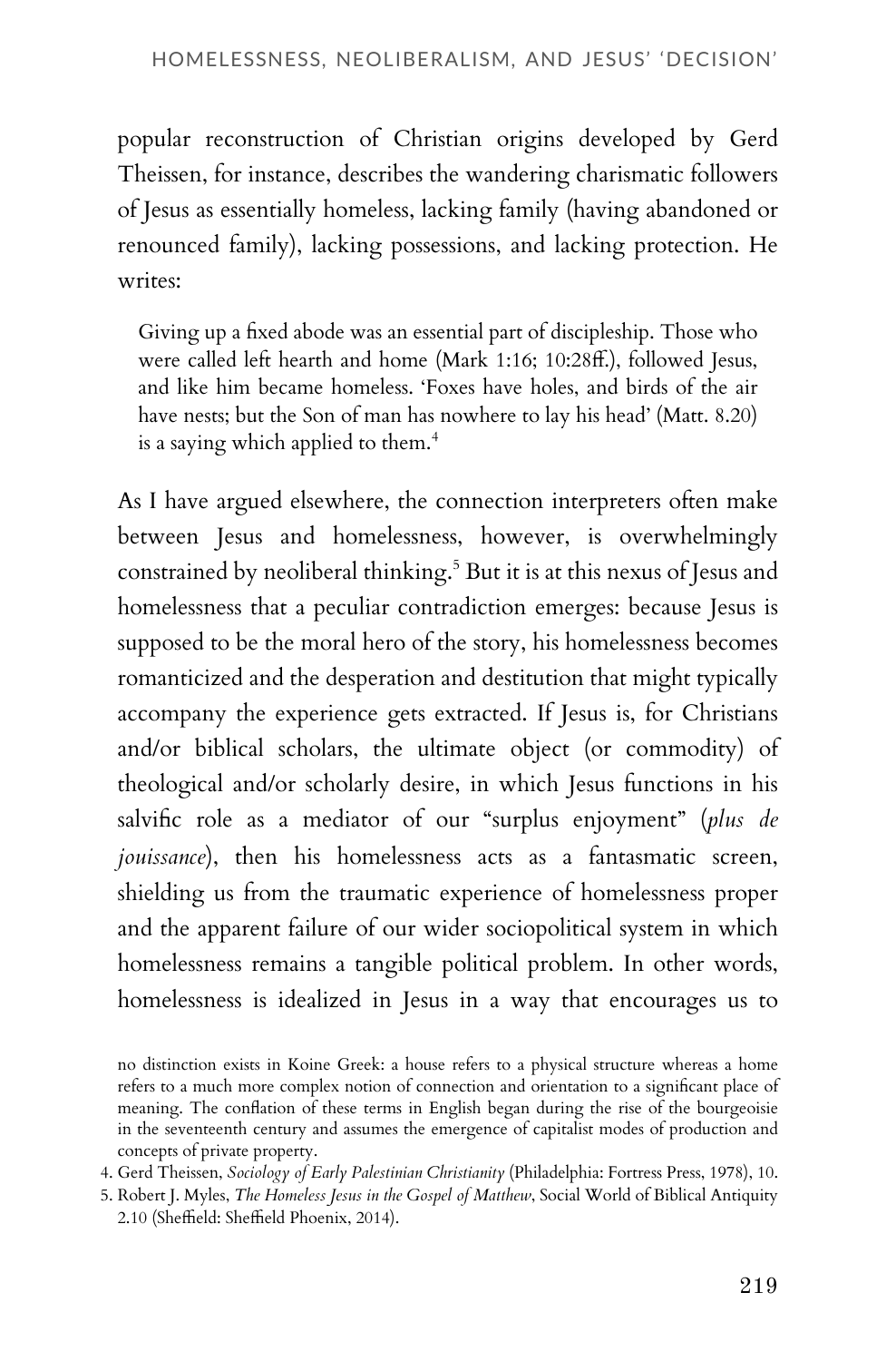effectively divert our critical attention from some of these inherent contradictions contained within our own contexts of reading.

Within many contemporary interpretations, Jesus' itinerancy is predominantly conceived of as the result of his own free choosing (or at least a pious response to the driving force of the Spirit). A heightening of Jesus' agency enables the re-inscription of the prominent neoliberal myth that most people "choose" to become homeless for lifestyle reasons. For example, writing at the highpoint of Thatcherism in the 1980s, the British Matthean scholar R. T. France suggests that Jesus' "chosen way of life is one of homelessness and insecurity . . . and his disciples were called to share his style of life. This was a matter of choice, not of necessity, as Jesus' family was probably a comfortable, if not affluent, 'middle-class' one."<sup>6</sup> The reverberations here of individual choice, homelessness as a lifestyle, and a universalizing estimation of the middle-class, is intriguing when viewed in tandem with neoliberal mantras espousing the centrality of individual responsibility. Similar reverberations emerge within some of the scholarly attempts to draw parallels between Jesus' itinerant ministry and the Greco-Roman philosophical school of the Cynics. It must be immediately cautioned, of course, that the Cynics' poverty was a chosen lifestyle, not one they were necessarily born into, as were peasants. In fact, most Cynics appear to have come from the educated elite and become "cynical" about Greco-Roman society. Stephen C. Barton sums up the contrast between the cynics and the itinerancy of Jesus and his disciples as follows:

[W]here the Cynics adopt a deliberate asceticism as an integral part of the wise man's revolt against culture and return to nature, the gospels speak more of involuntary deprivation and hardship in consequence of faithful missionary discipleship; and where the Cynics seek to reform the

<sup>6.</sup> R. T. France, *The Gospel According to Matthew: An Introduction and Commentary* (Leicester: InterVarsity, 1985), 160.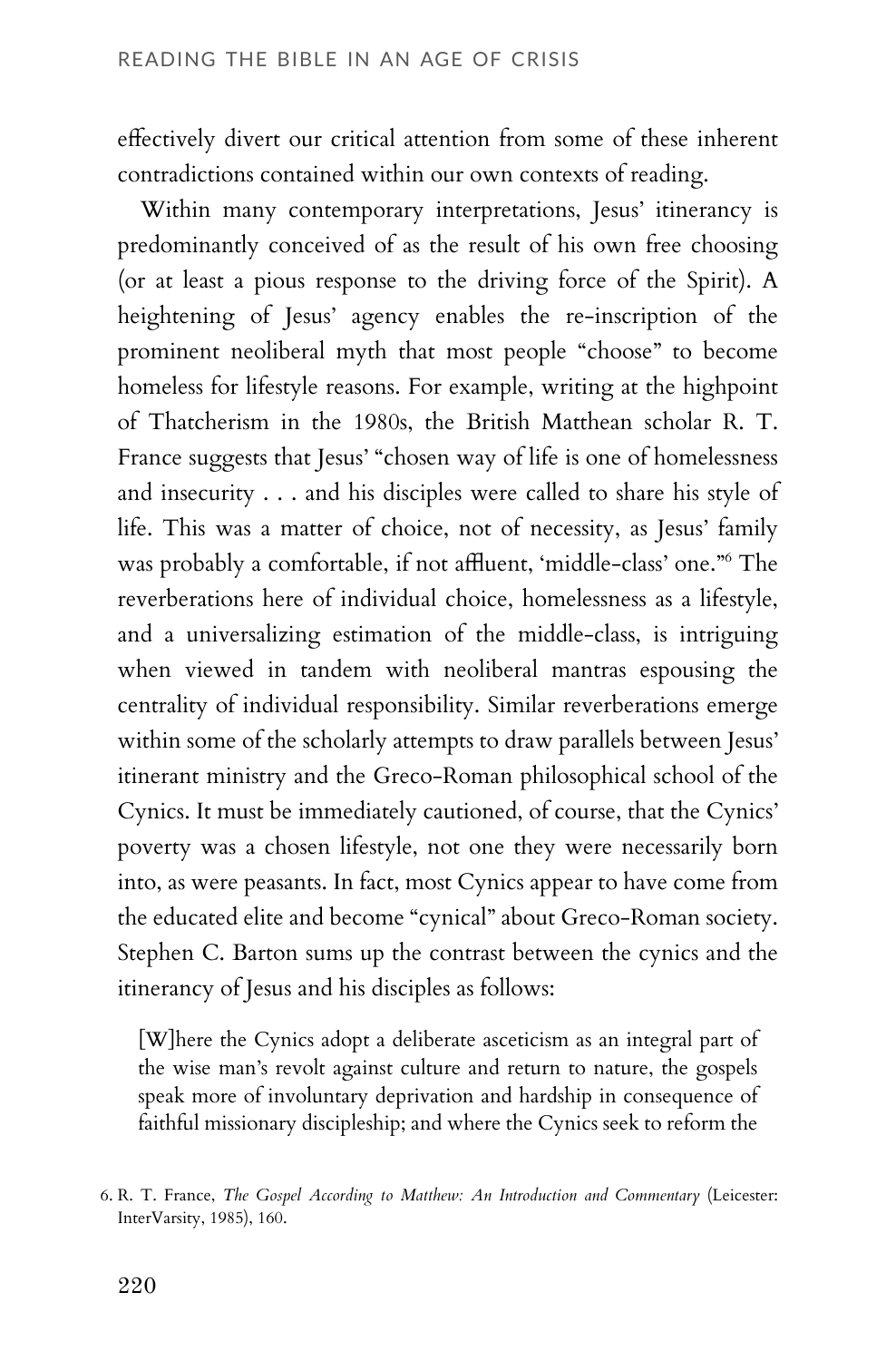individual by a highly provocative onslaught on civilized conventions and popular opinion, there is in the gospels a positive summons to Israel and the nations to personal and social reform in preparation for the advent of God.<sup>7</sup>

In contrast to its conventional treatment in biblical studies, however, a range of scholarly perspectives on contemporary homelessness construct the issue as far more complex, often stemming from various economic and social crises, such as housing shortages, high unemployment, inadequate resourcing for the mentally ill, social distancing, and estrangement. This culminates in the creation of a vulnerable underclass, predisposing already at-risk members of society into episodes of homelessness.<sup>8</sup> For the critical theorist Slavoj Žižek, homelessness emerges (along with the underclass, the ghettoized, and the permanently unemployed) as a *symptom* of the late capitalist universal system; a reminder of the structural deficiencies that remain beneath the surface and negate the "totalitarian logic of the proper capitalist utopia."<sup>9</sup> Might we not also conceive of Jesus' apparent homelessness as a symptom of wider structural crises? Not necessarily as a result of capitalism, of course, but rather the systemic and structural violence of the agrarian society in first-century Palestine and Judea?

While Jesus' itinerancy, by which I mean his traveling from one place to the next, is an integral part of his ministry, Matthew's Gospel includes a number of other episodes that pre-empt a shift to the margins. The flight to Egypt (Matt. 2:13-23), for example, involves an infant forcefully displaced both geographically and politically from

<sup>7.</sup> Stephen C. Barton, *Discipleship and Family Ties in Mark and Matthew* (Cambridge: Cambridge University Press, 1994), 52.

<sup>8.</sup> See, for example: Laura Stivers, *Disrupting Homelessness: Alternative Christian Approaches* (Minneapolis: Fortress Press, 2011); Emily Meanwell, "Experiencing Homelessness: A Review of Recent Literature," *Sociology Compass* 6, no. 1 (2012): 72–85.

<sup>9.</sup> Slavoj Žižek, *The Plague of Fantasies* (London: Verso, 1997), 7.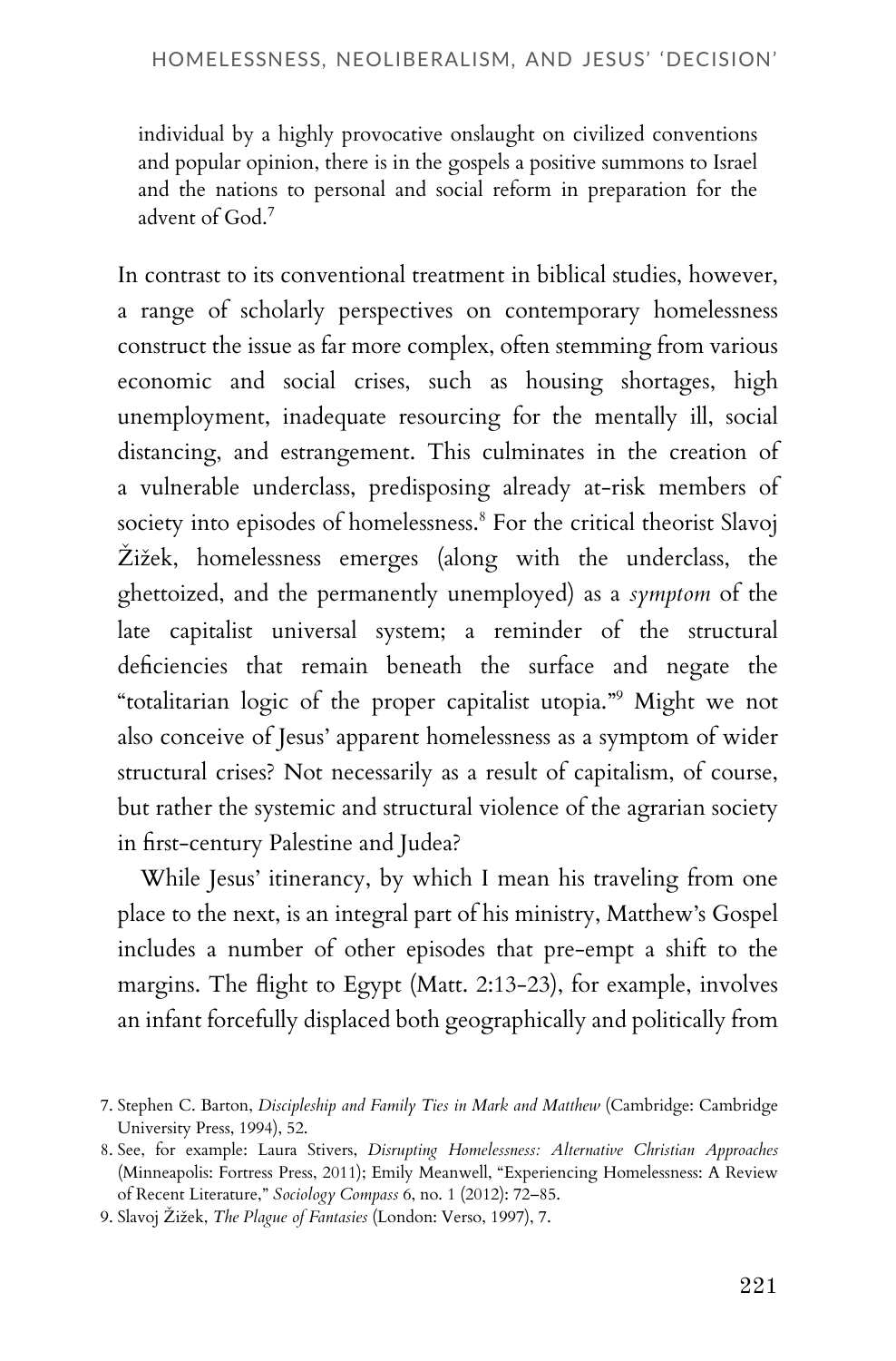his hometown (cf. 8:20; 13:54-58). Homelessness and displacement are not usually conditions that people freely choose to enact. Rather, external factors, often far beyond their control, influence their ability to act and react within a particular structured environment. The same is true within the narrative of Matthew's Gospel in which Jesus' actions must always be understood in relation to other events, characters, and external pressures. In what follows, I re-read the connection between Jesus and homelessness as symptomatic of wider social and political conditions as they are encoded within the text.

#### **Structuring the Beginning of Jesus' Ministry (Matt. 4:12-25)**

Matthew 4:12-25 contains four distinguishable scenes: first, the arrest of John the Baptist (vv. 12-16); second, the proclamation of the kingdom (v. 17); third, the call of the first disciples (vv. 18-22); and finally, the inauguration of itinerant ministry, healings, and the spread of Jesus' fame (vv. 23-25). We ought to exercise caution in our structuring of the text, however. In recent years a structuring of Matthew that views the opening words of 4:17 ("From that time Jesus began . . .") as constituting an introductory formula to a new major section of the Gospel has gained some traction.<sup>10</sup> A consequence of this structuring is that Jesus' displacement to Capernaum in 4:12-13 becomes isolated from subsequent events.

Key to this structuring is the much-disputed formula ἀπὸ τότε (from that time) in 4:17. Ulrich Luz points out that the inclusion of this clause is intended precisely to establish a connection with the preceding verses.<sup>11</sup> The Matthean text often uses the adverb τότε as a

<sup>10.</sup> Kingsbury adopts this threefold structure of Matt: the presentation of Jesus (1:1—4:16); the ministry of Jesus to Israel and Israel's repudiation of Jesus (4:17—16:20); and the journey of Jesus to Jerusalem and his suffering death and resurrection (16:21—28:20). He suggests that the formulaic phrase "From that time on Jesus began . . ." (4:17; 16:21) initiates each new narrative block. See Jack Dean Kingsbury, *Matthew: Structure, Christology, Kingdom* (Minneapolis: Fortress Press, 1975).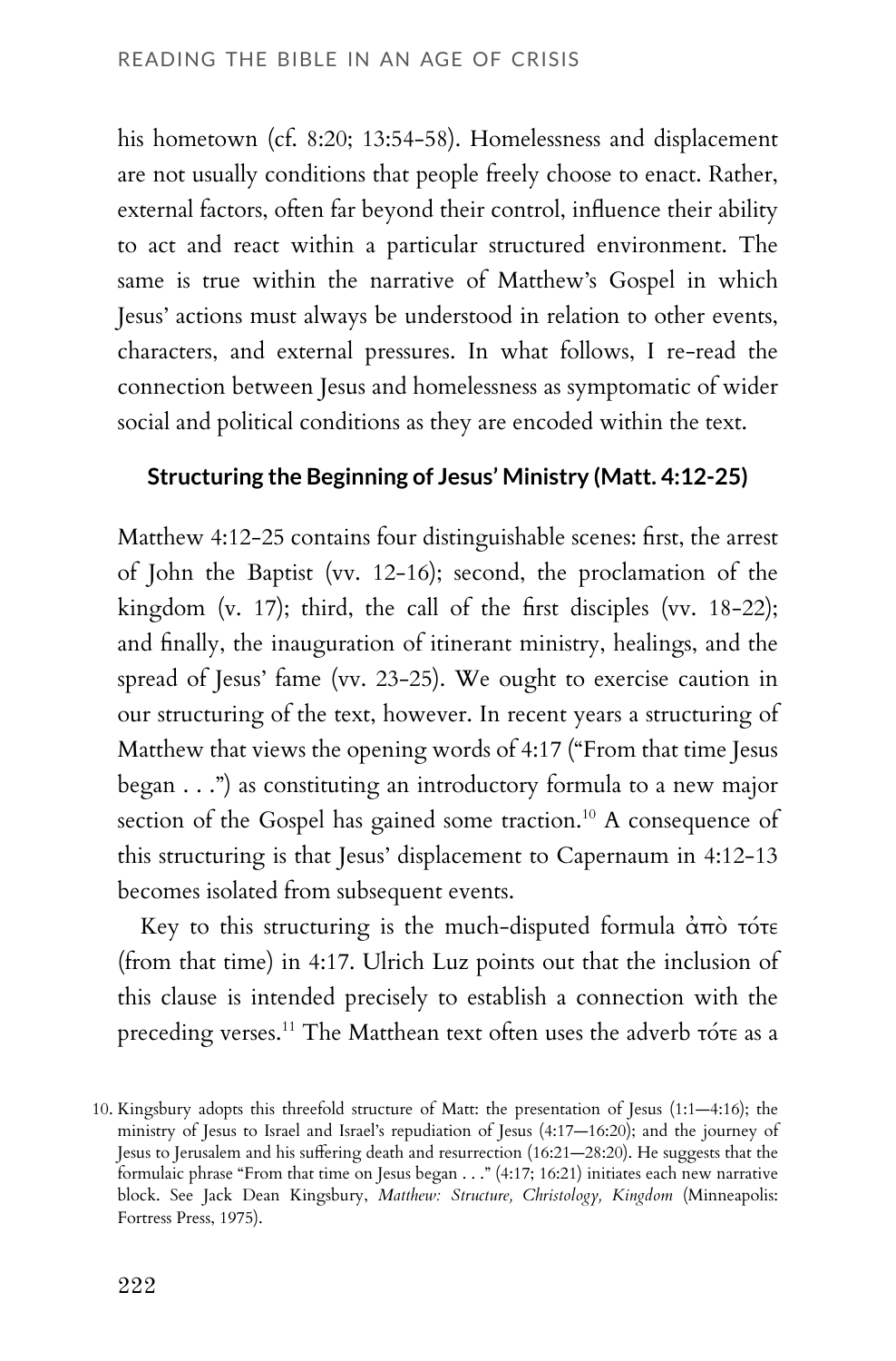connective particle to link two events through an unspecified passage of time. F. Neirynck argues that enough narrative connections exist between 4:17 and 4:12-16 to warrant its inclusion in the same paragraph.<sup>12</sup> Indeed, as will be argued below, it is the eventual occurrence of the arrest of the Baptist which prompts Jesus to withdraw to Capernaum, go about calling the first disciples, and begin his itinerant ministry.

If taken together, the beginnings of the Matthean Jesus' ministry are best understood as an embedded *response* to the arrest of the Baptist, in addition to other social and political threads that are encoded within the text. While religious motivations for Jesus' ministry are certainly evident (and noted particularly by the eschatological context of proclamation of the kingdom), these must be balanced against the various political, economic, and social forces that drive his actions. A politicizing of these textures reveals that the arrest of the Baptist functions as a significant trigger for Jesus' "withdrawal" from Nazareth and the beginning of his ministry in Capernaum. As a result, the Matthean Jesus' itinerant ministry is from its very inception symptomatic of various crises within his wider sociopolitical environment.

#### **Jesus Withdraws (Matt. 4:12-16)**

After hearing of John's arrest, Jesus, sensing danger, withdraws (ἀνεχώρησεν) from Nazareth and settles in Capernaum. Commenting on Matthew 4:12-13, Luz supposes that

Matthew does not provide information about the subjective motives of Jesus for his return. Jesus goes to Galilee for the sole and uncomplicated

<sup>11.</sup> Ulrich Luz, *Matthew 1–7*, trans. J. E. Crouch, Hermeneia (Minneapolis: Fortress Press, 2007), 192.

<sup>12.</sup> F. Neirynck, "ΑΠΟ ΤΟΤΕ ΗΡΞΑΤΟ and the Structure of Matthew," *ETL* 64, no. 1 (1988): 120–23.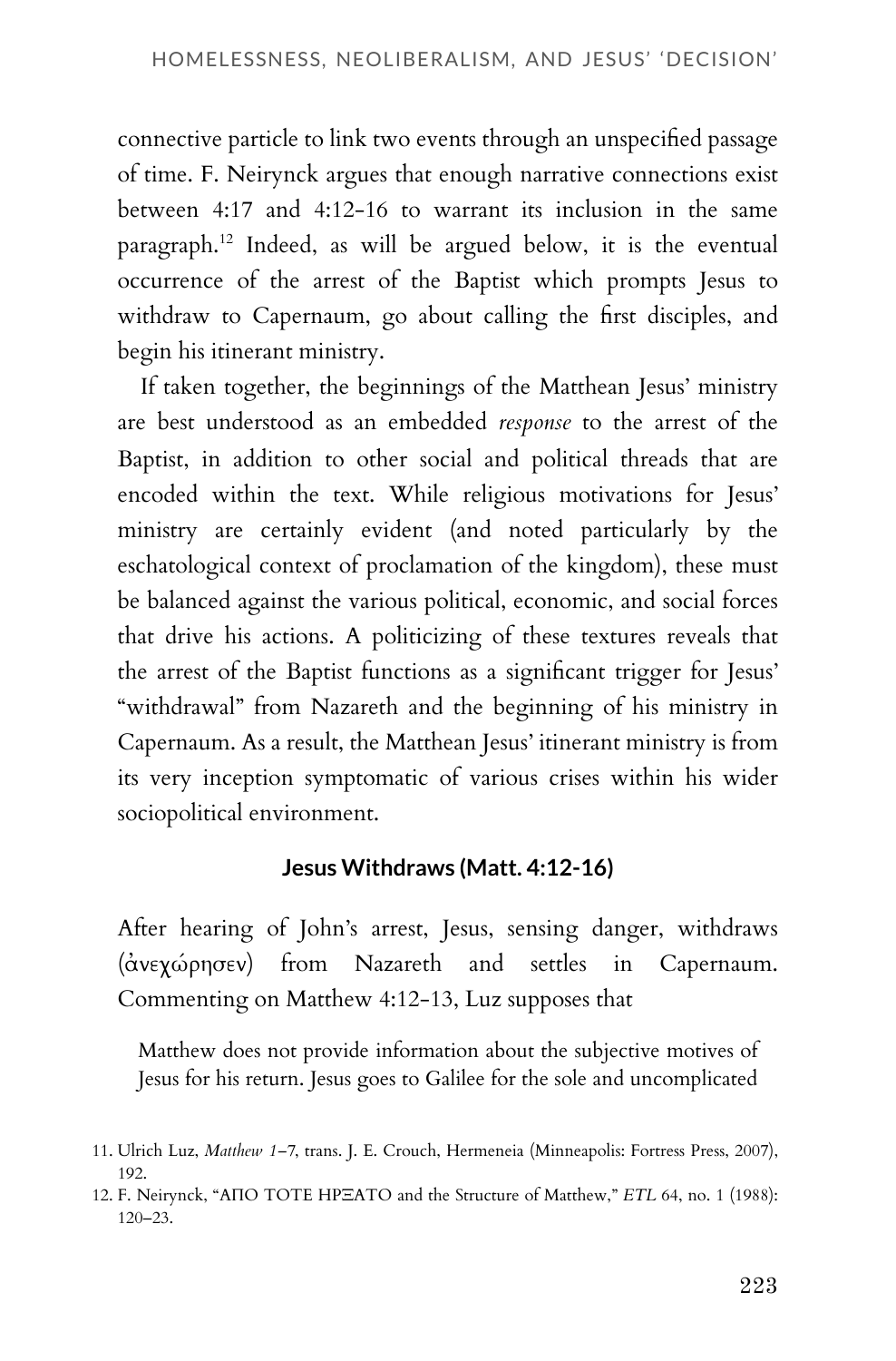reason that it corresponds to the divine plan that he minister to 'Galilee of the Gentiles.' . . . This applies precisely to the move to Capernaum also. Matthew underscores through the allusions to the following quotation that the move corresponds to the divine plan. Why Jesus (biographically) left Nazareth and chose Capernaum as residence is of no interest to him.<sup>13</sup>

To recall a key discourse of neoliberalism, it is curious that Luz frames Jesus' movement in terms of a "choice" to enact God's divine plan. Even though Jesus' actions have economic, social, and political consequences, they are isolated from this context and treated as significant only insofar as they advance Jesus' soteriological role. A more careful reading of the text, however, reveals that the beginning of Jesus' ministry is not the result of an arbitrary choice. Rather, it begins with Jesus "hearing" (ἀκούσας) of John's arrest. This echoes Joseph's "hearing" (ἀκούσας) of Archelaus ruling over Judea in 2:22. Similarly, the verb used to denote Jesus' movement is the same used multiple times to describe Jesus' flight to Egypt: he is again prompted to withdraw (ἀναχωρέω) for safety and refuge. The verb ἀναχωρέω appears a number of times in Matthew in connection to episodes of sociopolitical danger, and typically describes the forced displacement of its subject (2:12, 13, 14, 22; 12:15; 14:13; 27:5).<sup>14</sup>

In his anti-imperial reading of this text, Warren Carter maintains that while John's arrest causes Jesus to withdraw into Galilee, "Jesus' withdrawal from the wilderness (around the Jordan) to Galilee is not for safety reasons (as in 2:12, 13, 14, 22)."<sup>15</sup> He points out that Jesus withdraws into a dangerous territory, occupied by the Roman client Herod Antipas, and is made more dangerous by the Baptist's arrest. Echoes to the previous displacement during 2:21-23, however, in

<sup>13.</sup> Luz, *Matthew 1–7*, 194.

<sup>14.</sup> Robert J. Myles, "Echoes of Displacement in Matthew's Genealogy of Jesus," *Colloquium* 45, no. 1 (2013): 33–34.

<sup>15.</sup> Warren Carter, *Matthew and the Margins: A Sociopolitical and Religious Reading* (Maryknoll, NY: Orbis Books, 2000), 113.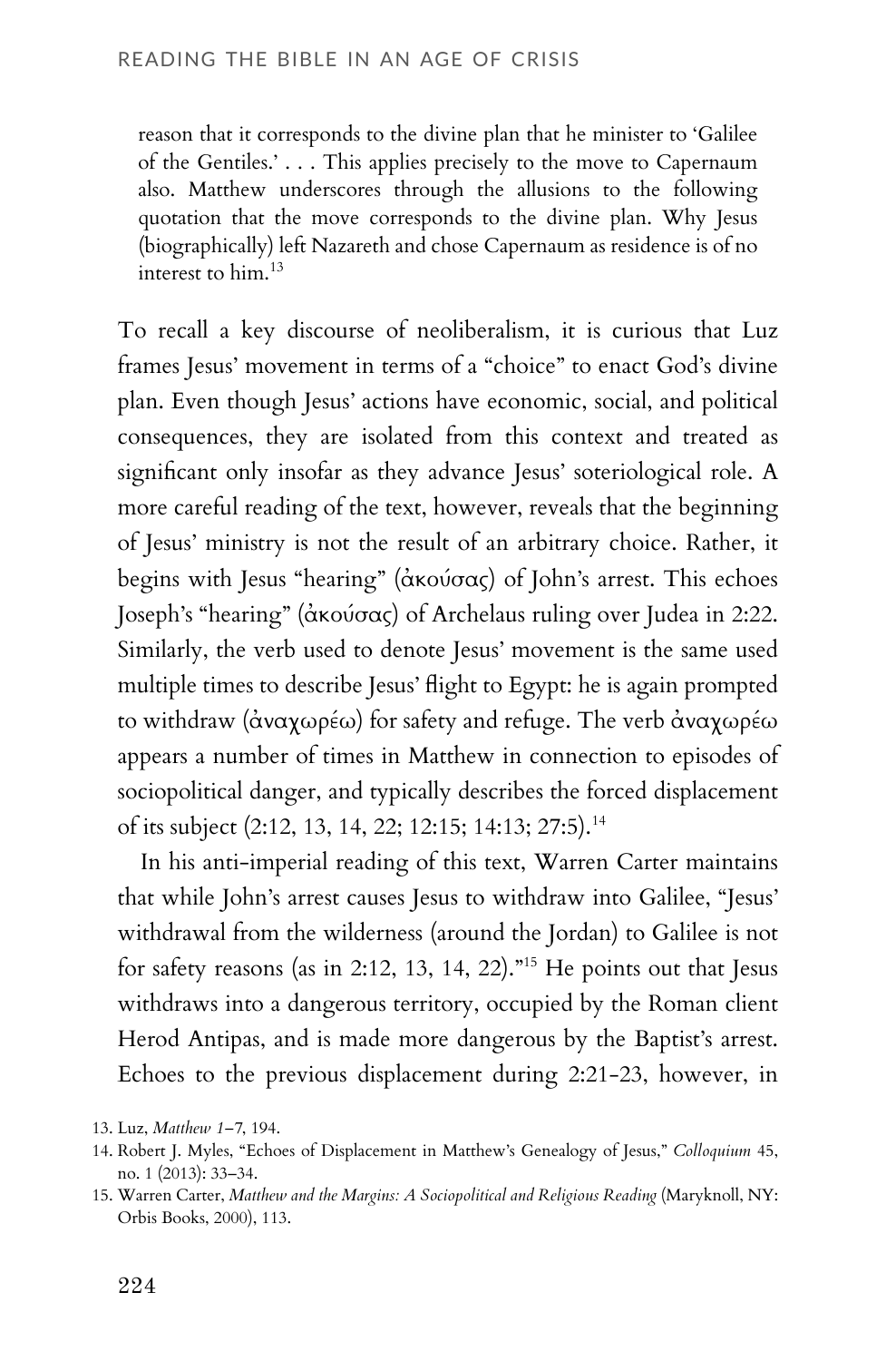which Joseph avoids the centers of power in Judea by withdrawing to (the still-dangerous) Galilee suggests that a similar move might be occurring here. Sean Freyne reasons that "the frequent withdrawals of Jesus might be interpreted as indicative of his need for constant vigilance before the threat of Herod, especially since there seems to be a conscious avoidance of the Herodian towns of Sepphoris and Tiberias."<sup>16</sup> The threat of Herod lingers and continues to drive the actions of Jesus. Carter himself notes how, with Jesus' relocation, the "periphery" of Galilee symbolizes "a new and non-localized center" of divine presence.<sup>17</sup>

Other narrative elements provide further evidence that Jesus' response to John's arrest is symptomatic of external sociopolitical realities. The passive verb παραδόθη, for example, which alludes to the Baptist's arrest or "handing over" in 4:12, occurs a number of times toward the end of the Gospel with respect to Jesus' own arrest (26:2, 16, 21, 23, 24, 25, 45, 46, 48; 27:2, 3, 4, 18, 26) and thus makes a clear parallel between their shared fate: the final solution for outsiders who disrupt normalized society is extermination.

While Jesus' move to Capernaum is motivated by self-preservation, another ideological dimension to consider is that of "withdrawal" as a subversive political act. It is here that the verb ἀναχωρέω in the context of Matthew 4 is most evocative. In his treatise of violence, Žižek distinguishes between two broad categories of violence in the world: *subjective violence*, a more visible form performed by a clearly identifiable agent; and *objective violence*, which includes both a "symbolic" violence embodied in language and its forms, and "systemic" violence, or the consequences of the smooth functioning of our economic and political systems.<sup>18</sup> The Baptist's arrest, for

<sup>16.</sup> Sean Freyne, *Galilee: From Alexander the Great to Hadrian* (Wilmington, DE: Glazier, 1980), 222.

<sup>17.</sup> Carter, *Margins*, 113.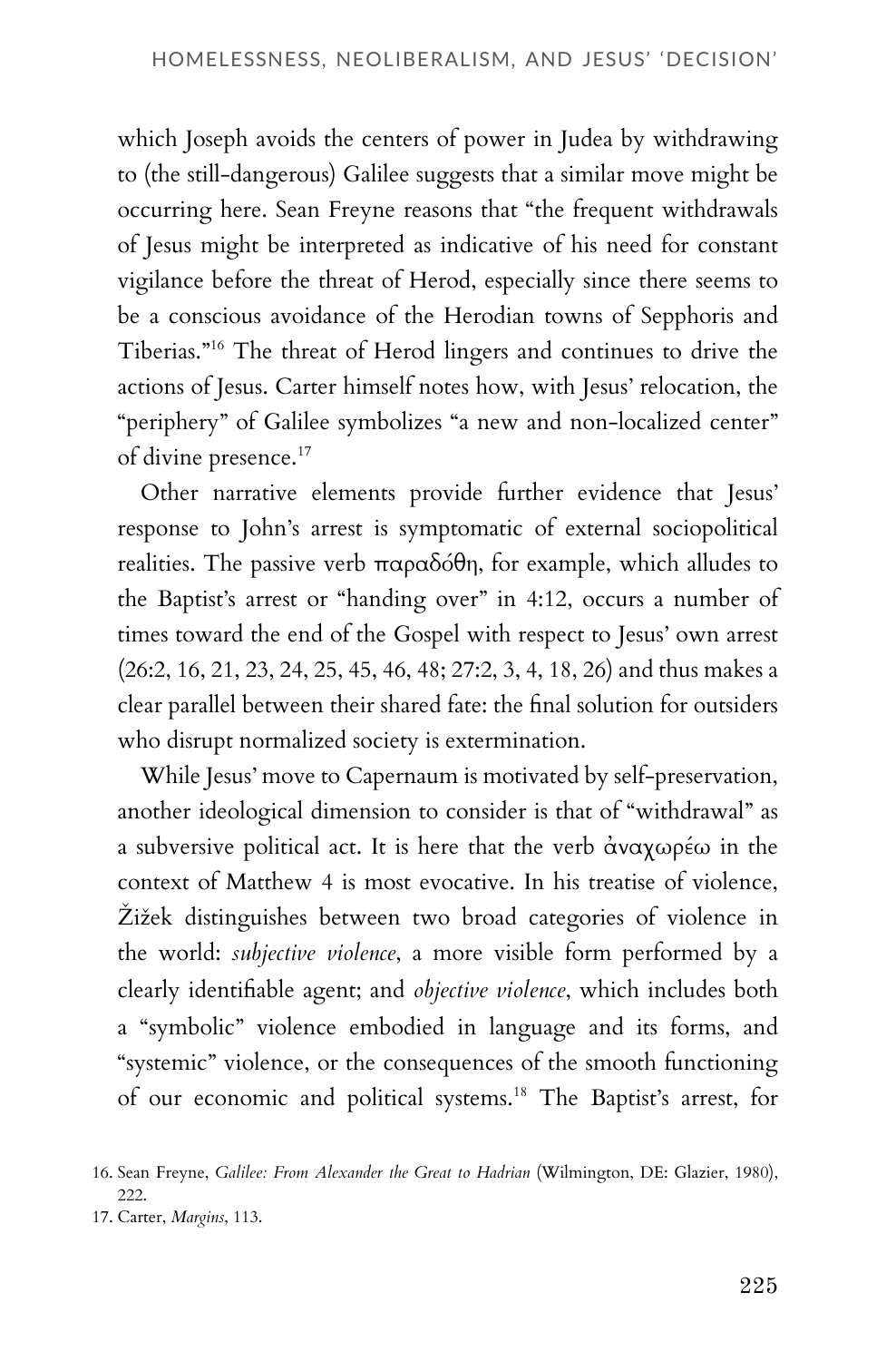example, is not directly attributable to any one subject (e.g., Herod); rather, he and his disruptive/prophetic ministry of baptism is disposed of through objectively violent regulating mechanisms, in order that society may return to its smooth, uninterrupted functioning.

It is in addressing these less-than-obvious forms of systemic violence in the contemporary dominance of late capitalist-democracy that Žižek frames his argument not via a revolutionary "call to arms," but rather through the *inaction* of sitting back and waiting, by means of a patient, critical analysis. There is no need for a fake sense of urgency for "[t]he threat . . . is not passivity, but pseudo-activity, the urge to 'be active', to 'participate', to mask the nothingness of what goes on. People intervene all the time  $\ldots$  [t]he truly difficult thing is to step back, to withdraw."<sup>19</sup> Similarly, he contends that "the task today is to resist state power by withdrawing from its scope, subtracting oneself from it, creating new spaces outside its control."<sup>20</sup> So too, Jesus' "withdrawal" from society functions as a time of escape. His forty days in the wilderness (4:1-11) is a period of abstinence and testing. In verse 12, upon hearing of the Baptist's arrest, Jesus further disengages from everyday life in Galilee. As we will see below, Jesus' announcement of a heavenly kingdom extends this space outside the scope of societal control, and is followed by the subtraction of fishermen from full participation in the reigning ideological-political order.

#### **Geographical Intertexture**

After his "withdrawal" in verse 12, Jesus moves to "Capernaum, by the lake, in the territory of Zebulun and Naphtali" (v. 13). In the first century, Capernaum functioned primarily as a seaside fishing village,

<sup>18.</sup> Slavoj Žižek, *Violence* (London: Profile Books, 2008), 1–2.

<sup>19.</sup> Ibid., 183.

<sup>20.</sup> Slavoj Žižek, *In Defense of Lost Causes* (London: Verso, 2008), 339.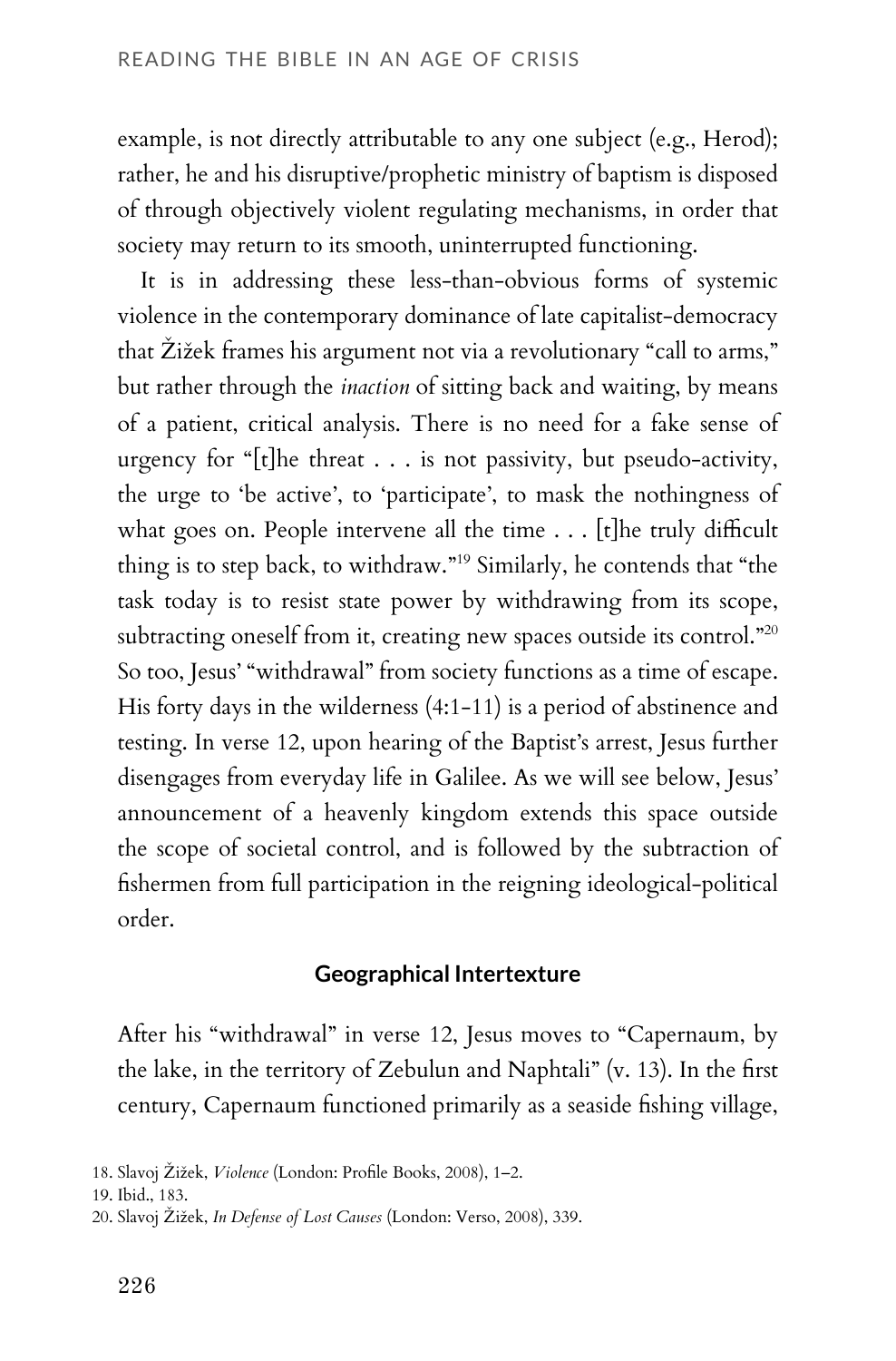on the northwest shore of the Sea of Galilee. Jesus' settlement here is denoted by the verb κατοικέω, which can mean to live, dwell, or settle (down) in an intransitive sense, but can also describe the action of inhabiting a body or space for a limited period of time.<sup>21</sup> Jesus' settlement in Capernaum, however, is not permanent; the town does not function as a site of enduring residence, nor does it feature subsequently as a point of orientation (and moreover, he later attacks it in 11:22-23).

The withdrawal to Capernaum might, in fact, render a certain psychological change for Jesus. In considering the itinerancy of Jesus' ministry from the context of Jamaican migration, Paul Zilonka suggests that villages like Nazareth usually foster strong kinship ties and the personal psychological impact of this transfer of residence involves considerable trauma. He writes that

[w]hen Jesus permanently moved away from his family, his 'roots,' he was thrust into a new drama on the public stage. He would learn the deeper meaning of the proverbial statement, 'You cannot go home again.' Geographical changes, a change of neighborhood, leave permanent effects in the way a person thinks and acts."<sup>22</sup>

Within 4:15-16, the trauma associated with Jesus' withdrawal is immediately underscored by a prophecy citation. The citation, drawn from Isaiah 9:1-2, consists of the beginning of a poem declaring a new age and a new ruler, a promise of hope in the aftermath of displacement and defeat. Jesus' arrival in Capernaum is, accordingly, interpreted as the fulfillment of Isaiah's promise of deliverance, originally addressed to the devastated regions of northern Palestine

<sup>21. &</sup>quot;κατοικεω," *BDAG* 425. The nrsv translation of κατῴκησεν in 4:13 as "made his home in," is problematic in that it fuels the illusion that Capernaum is a place of safety and stability for Jesus, and yet upon arrival he immediately begins an itinerant ministry. Other English translations are more restrained than the NRSV: the KJV, for example, says that Jesus "came and dwelt" there, and the NIV renders it as "he went and lived" there. Such translations grant the impermanence of Capernaum in its function as a home place for Jesus.

<sup>22.</sup> Paul Zilonka, "The Pain of Migration," *The Bible Today* 26, no. 6 (1991): 354.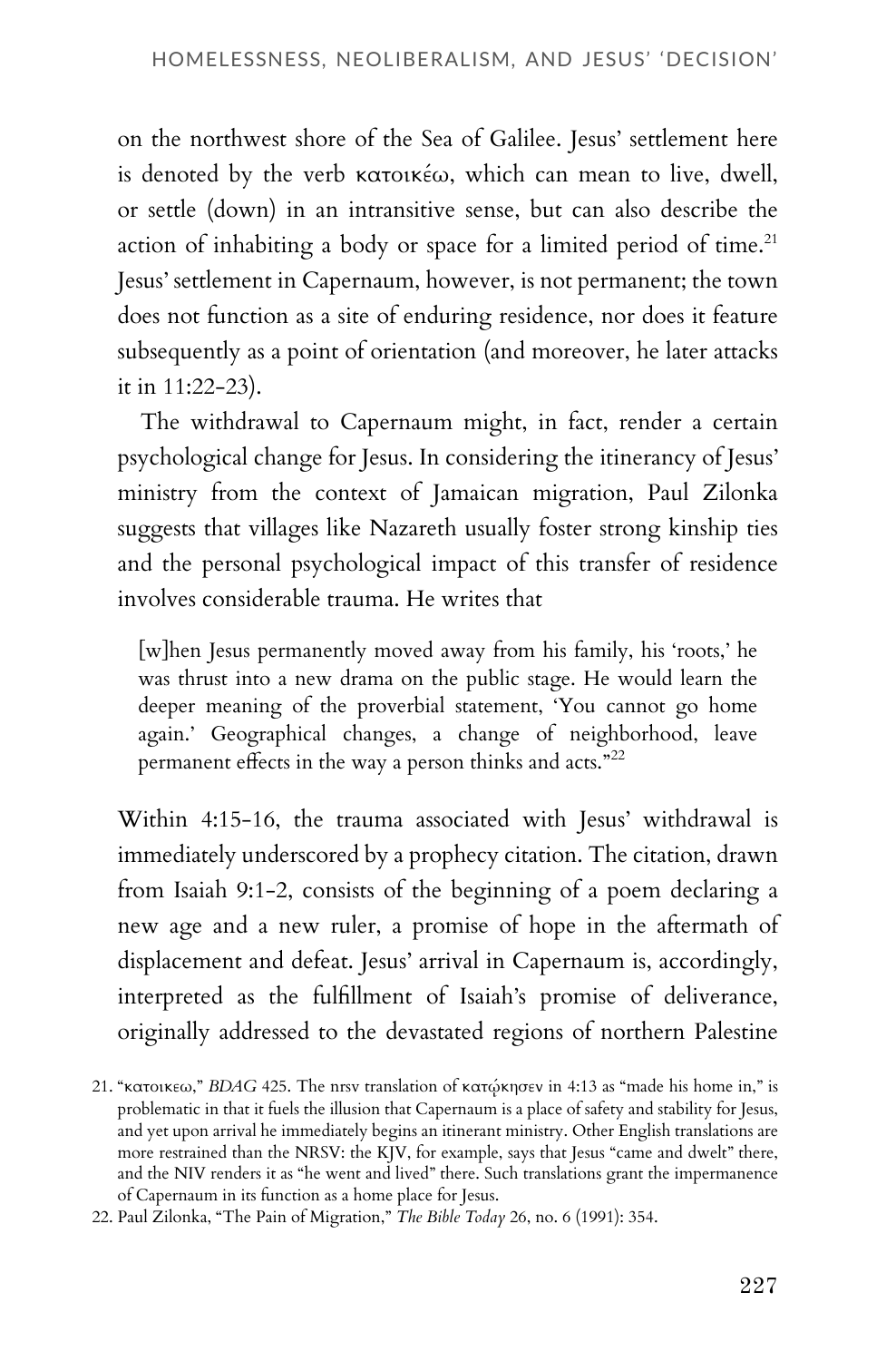of his day. The prophecy most likely concerns the historical situation described in 2 Kings 15:26 and 1 Chronicles 5:26, in which the Israelites from Naphtali are taken captive by the Assyrians during 733–32 BCE. The intertexture evokes the suffering that goes along with their deportation, but reconfigures it so as to associate Jesus with their hopes and desires of liberation. In the Isaiah text, a son from the house of David who brings salvation is promised (Isa. 9:6-7). In the Matthean text, this promise is applied to the ministry of Jesus, who, as a son from the house of David (Matt. 1:1), is retroactively heralded as a "liberated liberator."<sup>23</sup> As we will see below, Jesus' proclamation of the approaching kingdom extends this prospective for political dissent.

#### **Heralding the Kingdom (Matt. 4:17)**

Jesus' ministry begins with a "light [which] has dawned" (v. 16). Awakening to the reality of his sociopolitical predicament, Jesus proclaims, "Repent, for the kingdom of heaven has come near." His words not only echo the Baptist's proclamation in 3:2, but mark the dawning of a messianic age. Jesus' proclamation contains a sense of immediacy; beginning with an imperative to repent (μετανοεῖτε), and the inclusion of ἐγγίζω leading the second clause. This highlights the immanent closeness of the kingdom's realization. As mentioned above, the adjoining text in verse 17, "From this time [ἀπὸ τότε]," connects the proceeding clause of the Baptist's arrest to Jesus' subsequent withdrawal. This disrupts the romanticization of Jesus' break from home place as a lifestyle choice. Instead, the beginning of Jesus' ministry is constructed narratively in the context of forced withdrawal; his proclamation is situated as a *response* to the intrusion of external political realities.

<sup>23.</sup> Elaine M. Wainwright, *Shall We Look for Another? A Feminist Rereading of the Matthean Jesus* (Maryknoll, NY: Orbis Books, 1998), 101–18.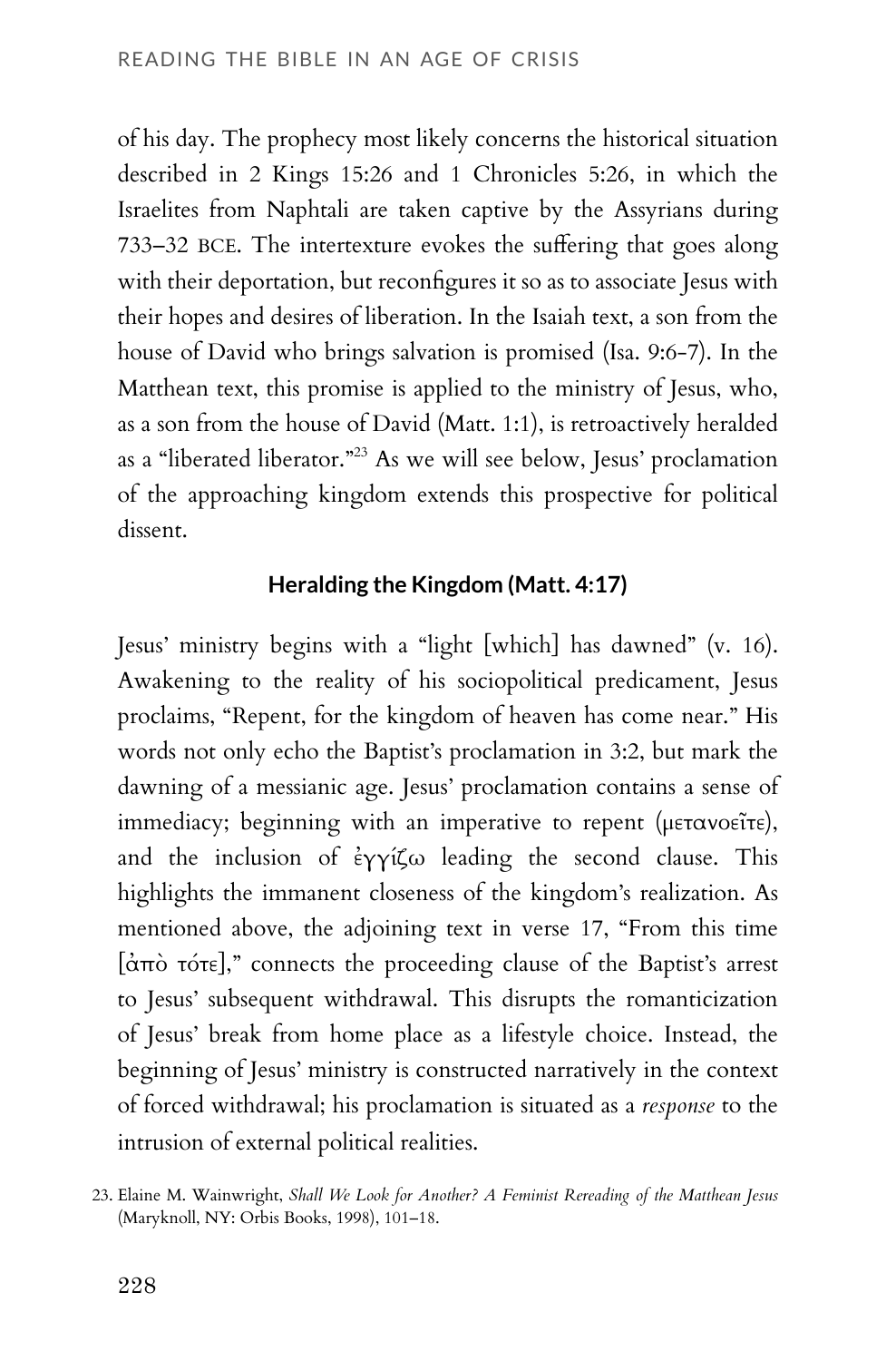From a revolutionary perspective, the dawning of new light in the shadow of death (v. 16b) might evoke for the contemporary reader the Marxist concept of class consciousness. Georg Lukács argues that becoming conscious of one's concrete social position and its revolutionary potential changes being itself—that is, it transforms a passive working class into the proletariat as a revolutionary subject.<sup>24</sup> While in exile, Jesus becomes aware of his outsider status, which has occurred not because of individual moral or economic failure, but as a remnant of wider social and political forces and his God-given mission. The text retroactively transforms his abject social reality into a theological locus for organizing revolutionary power.

#### **A Kingdom of the Heavens?**

The phrase "Kingdom of the Heavens" (βασιλεία τῶν οὐρανῶν) occurs twenty-three times in Matthew and functions as an evocative and countercultural discourse of the prophetic imagination. The kingdom or *basileia* presents an alternative vision of reality, disrupting the Real (that is, the external dimension of experience as opposed to reality based on sense perception and the material order) that frames and sustains dominant arrangements of power in society and the totality of its alienating features. Within such a vision, the expendable homeless population, those at the very bottom of first-century society, are heralded a central place.

In his book *Heaven and Earth in the Gospel of Matthew*, Jonathan Pennington discusses the meaning of the *basileia* within his wider thesis concerning Matthew's thematic use of heaven and earth. He argues that the *basileia*, which has a variety of meanings including but not limited to the rule or reign over a kingdom in a spatial sense,

<sup>24.</sup> Georg Lukács, *History and Class Consciousness: Studies in Marxist Dialectics*, trans. Rodney Livingston (London: Merlin, 1971).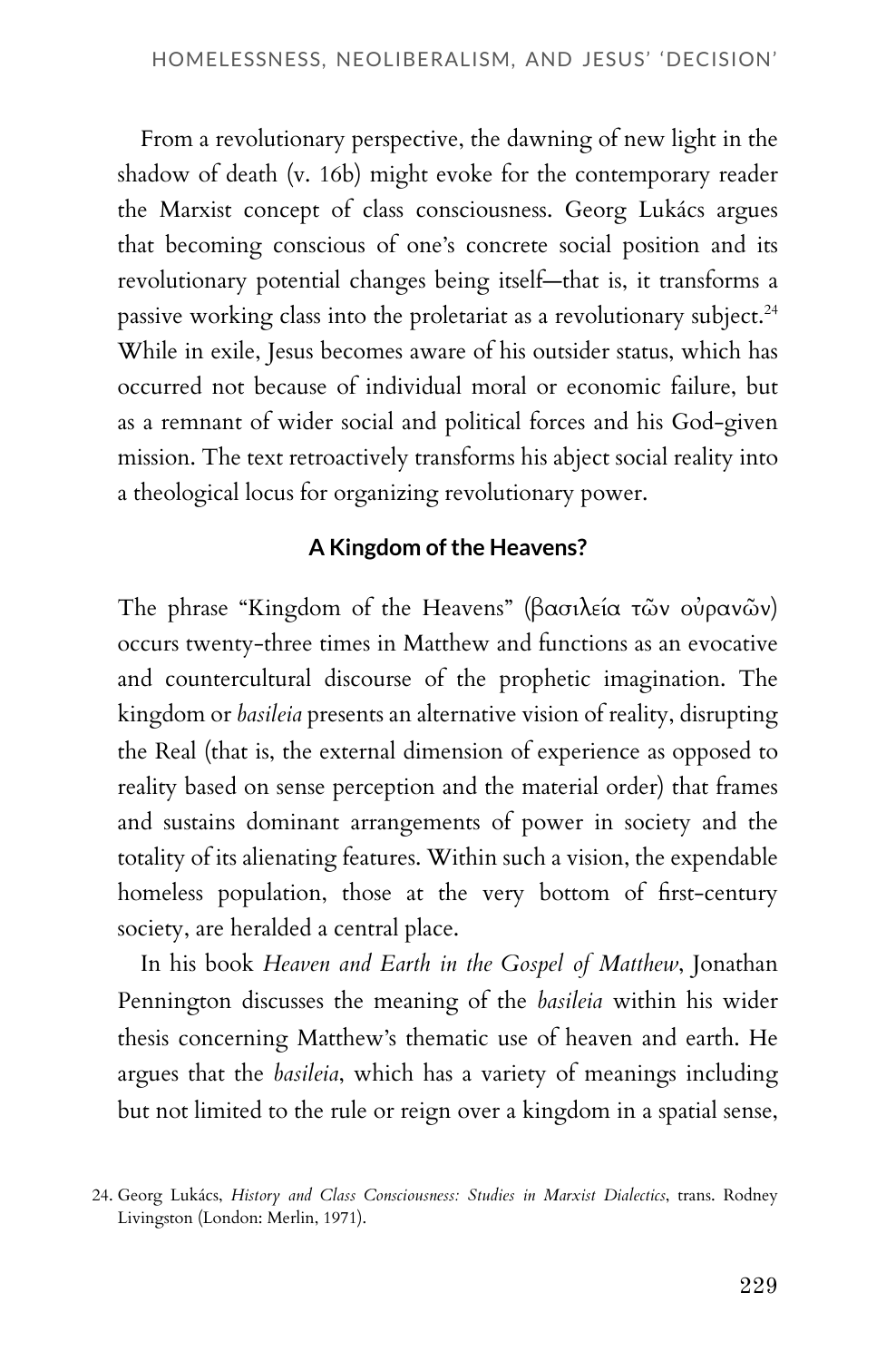is both from heaven and heavenly. This naturally contrasts with the counterpoint of earthly kingdoms and earthly ways of governance.<sup>25</sup> As such, the expression is used as part of the thematic contrast between God's kingdom and the kingdoms of this world.<sup>26</sup> Elaborating on the theology of the kingdom, Pennington remarks that Matthew

repeatedly shows that the social order of the kingdom of heaven is very unlike the present earthly order, and that the latter will eventually be replaced by the former (6:9–10). In addition to radical teachings  $\dots$ Matthew depicts the heavenly kingdom as one in which the mourning and poor in spirit are blessed (5:3, 4, 10–12), while those who are meek stand to inherit the earth (5:5). Equally topsy-turvy, the nature of the kingdom of heaven is such that the one who is lowly like a child will be the greatest therein (18:1–4; cf. 19:13–15), while the leaders in God's community should be the slaves of all (20:25–28; cf. 23:11). Those who give up everything for the heavenly kingdom will gain all back and more (19:26–29)—the first shall be last, and the last first (19:30).<sup>27</sup>

Moreover, by proclaiming the *basileia* as a form of countercultural rhetoric, the subjects of the present ideological-political constellation are compelled to confront the fact that it exists, and exerts power, only insofar as it is accepted as such by its subjects.

An important contribution to the discussion of the meaning of the *basileia* as it pertains to the issues of home and homelessness is developed by Halvor Moxnes in his book *Putting Jesus in His Place*. Drawing on the field of critical spatial theory, in particular the works of Henri Lefebvre and Edward Soja, Moxnes situates the kingdom within the category of "imaginary places," which function as a vision of how a real place might be imagined differently. In

<sup>25.</sup> Jonathan T. Pennington, *Heaven and Earth in the Gospel of Matthew* (Leiden: Brill, 2007), 328.

<sup>26.</sup> Pennington posits that "the 'of heaven' part . . . is not accidental or reverentially circumlocutionary, but serves a very powerful literary and rhetorical purpose: to contrast the world's kingdoms with God's." Ibid., 337–38.

<sup>27.</sup> Ibid., 340.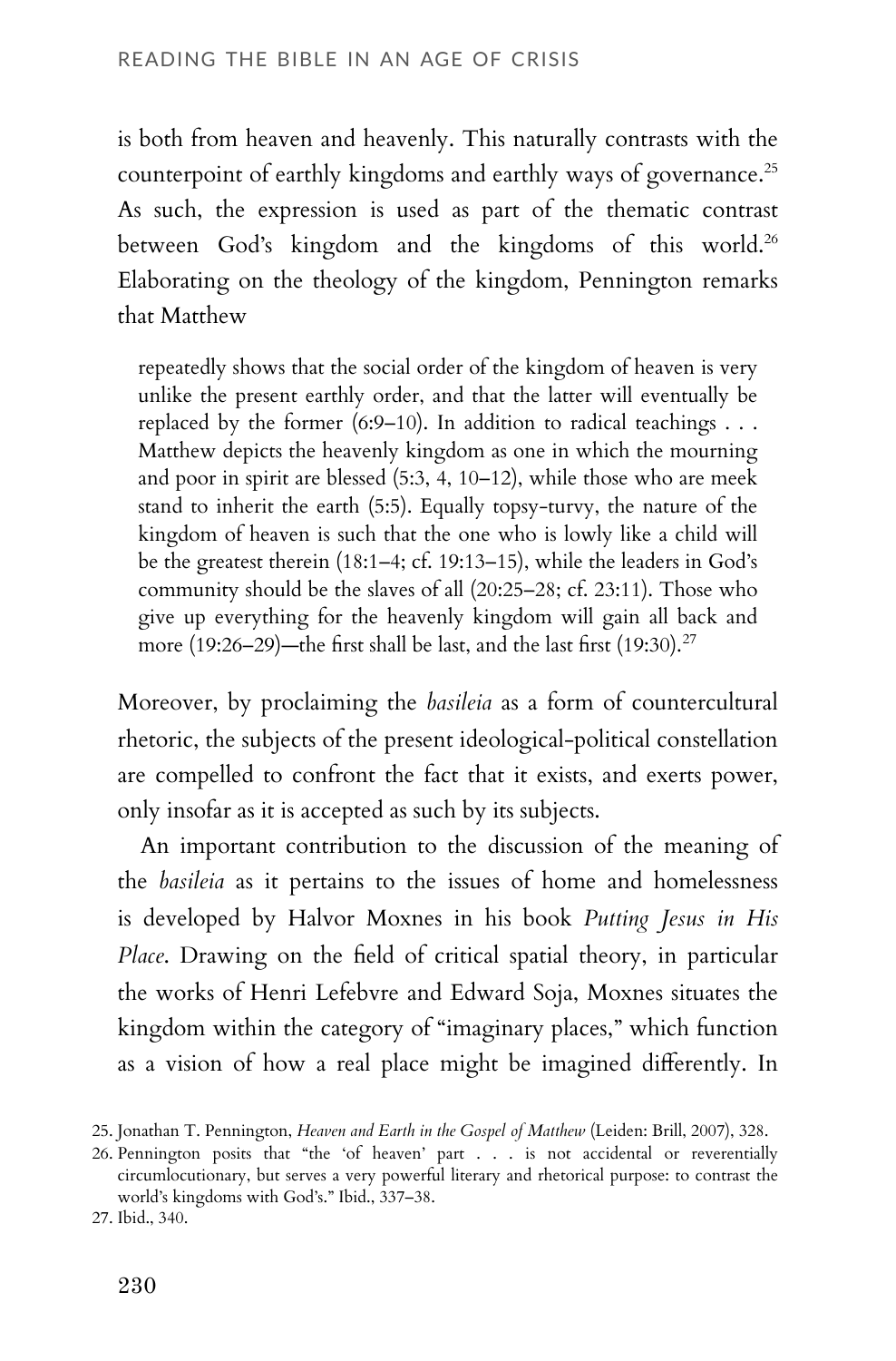his words, the kingdom opens up a "third-space" of representation or imagination that presents plans for alternative ways of structuring places and material practices from that of the ideologies dominated by the elite; it thus works as a poignant criticism of present conditions.<sup>28</sup> Moxnes further suggests that for those "who had been uprooted from their place of identity, the sayings about the kingdom . . . served to reinstate them in a location that could give them a new identity."<sup>29</sup> One of the "imagined places" for the kingdom was located in the house and household. As we will see below, Jesus' first disciples are dislocated from their households and become (up)rooted in a new social location among fictive kin.

What might this mean with respect to Jesus' connection to homelessness? Aside from the homeless population functioning as a symptom of the reigning sociopolitical order, the conceptual spaces opened by the imaginary of the *basileia* facilitates the raising of questions about the objective violence that underscores social reality. In neoliberal societies, for example, the homeless are predominantly depicted as moral and economic failures, or worse, as victims incapable of effecting political change by themselves (without the help of the "more fortunate"). Similarly, in first-century Palestine, expendables, at the very bottom of the social hierarchy, were seen to lack intelligent or moral character and fell outside the purview of social responsibility.<sup>30</sup> According to Anthony J. Saldarini, the expendable class was for those whom society had no place or need. In a description that rings true of not only the modern homeless population but also the Matthean Jesus, he writes that expendables had been displaced for a variety of reasons including "population

<sup>28.</sup> Halvor Moxnes, *Putting Jesus in His Place: A Radical Vision of Household and Kingdom* (Louisville: Westminster John Knox, 2003), 108–109.

<sup>29.</sup> Ibid., 124.

<sup>30.</sup> Gerhard E. Lenski, *Power and Privilege: A Theory of Social Stratification* (New York: McGraw-Hill, 1966), 180–84.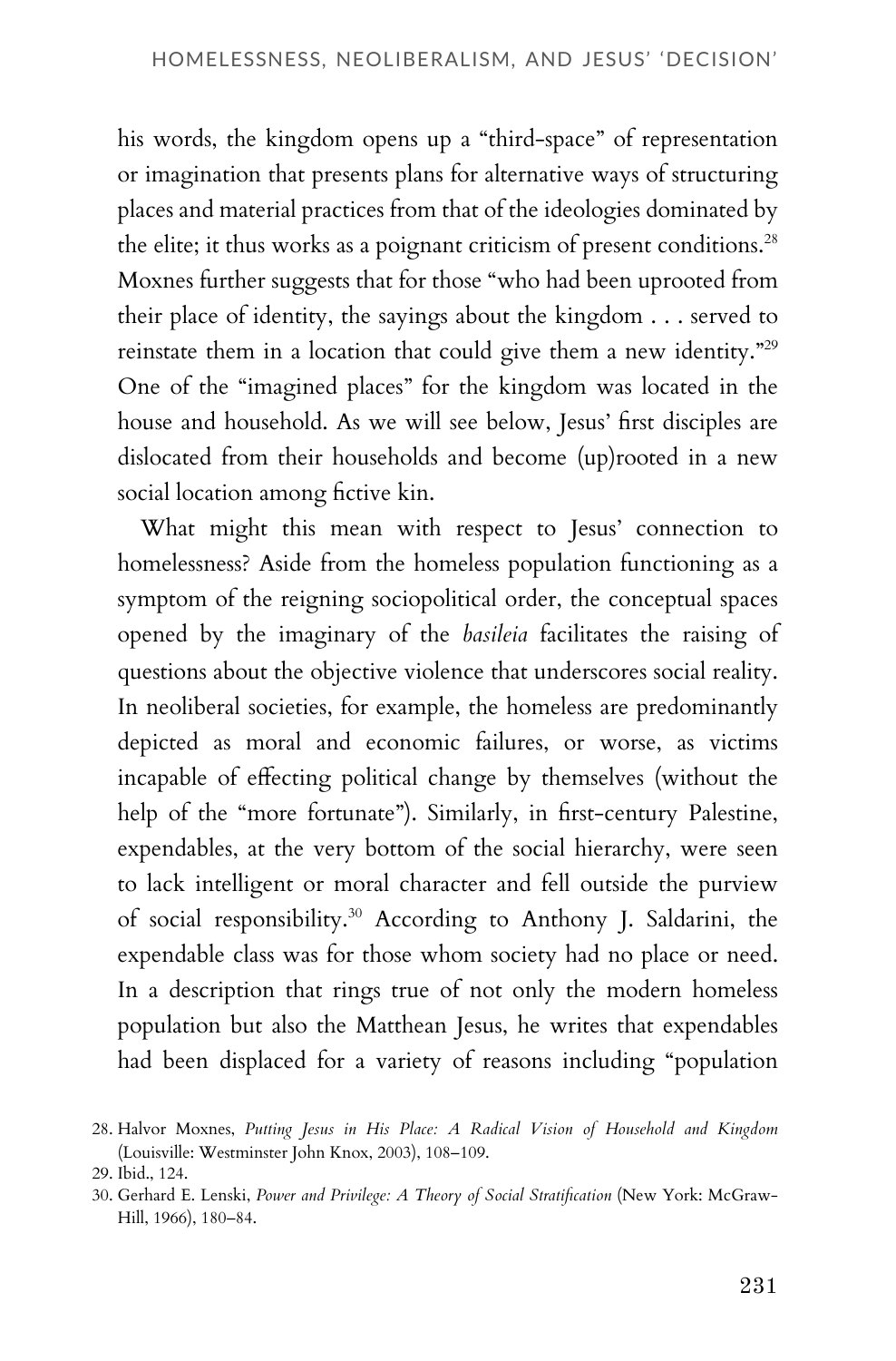pressures or [because] they did not fit into society. They tended to be landless and itinerant with no normal family life and a high death rate."<sup>31</sup> Although Jesus is associated with a family of artisans, he eventually descends the social ladder to occupy the socio-symbolic space of an expendable, and consequently is disposed of on the cross at Golgotha. Jesus' public proclamation of the *basileia* challenges the fantasy that homelessness exists as a private, individualized responsibility. Rather, it exposes homelessness as a product of systemic violence inherent within existing arrangements of social and political power.

#### **Who Should Repent?**

Because Jesus' proclamation involves the potential re-ordering of the wider ideological-political constellation, we ought to investigate the intended audience of Jesus' injunction to repent. Within Matthew, I contend, "repentance" signifies not merely a private religious encounter, but rather a corporate activity of social and political transformation.

The verb μετανοέω (and its related noun form ἡ μετάνοια) in its basic sense describes the changing of one's mind. It also conveys the idea of a total reorientation of behavior, "to feel remorse" and/ or "to be converted" in a variety of relationships and in connection to varied responsibilities of the moral, political, social, and religious spheres.<sup>32</sup> Contemporary theological understandings of repentance typically assume a *subjective* logic, with a focus on the individual. Because no specific character groups are designated by Jesus' call to repent, the imperative tends to be read in generic ways that place the burden of responding to moral failure on individuals (inadvertently

<sup>31.</sup> Anthony J. Saldarini, *Pharisees, Scribes and Sadducees in Palestinian Society*, 2nd ed. (Grand Rapids, MI: Eerdmans, 2001), 44.

<sup>32. &</sup>quot;μετανοέω," *BDAG* 640.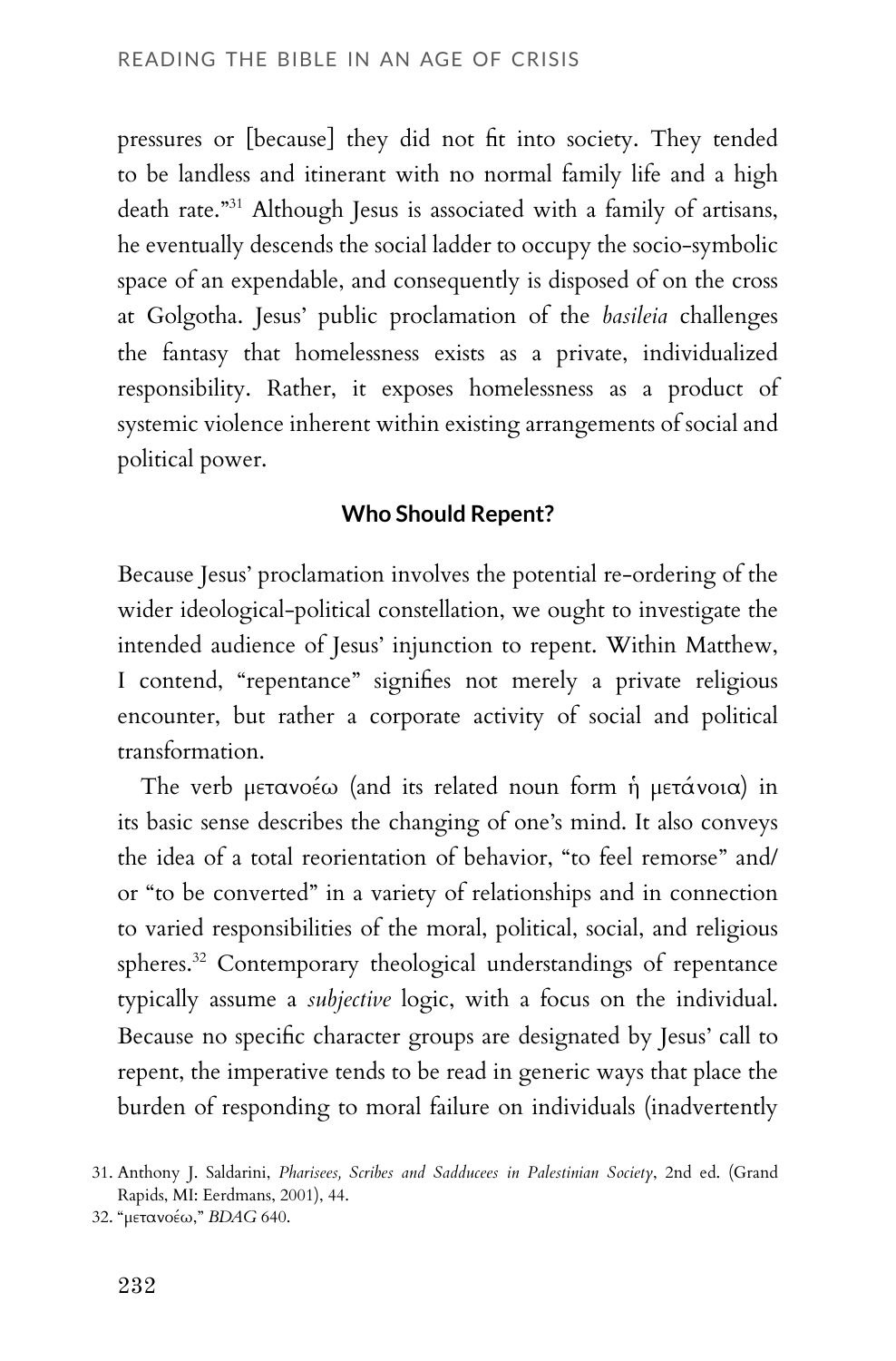re-inscribing a neoliberal emphasis on personal responsibility). With the exception of the generic proclamations in Matthew 3:2 and 4:17, however, the Matthean text only ever uses the verb in an *objective* sense (i.e., independent of a single conscious entity or subject).<sup>33</sup>

Repentance as a theme is not as strong within Matthew as it is in Luke: μετάνοια occurs only twice (Matt. 3:8, 11) both times in relation to the Baptist (compared to five in Luke); μετανοέω occurs five times (compared to nine in Luke), once from the Baptist (3:2), and four times from Jesus (4:18; 11:20; 11:21; 12:41). The Baptist declares that the Pharisees and Sadducees coming for baptism—scathingly referred to as a "brood of vipers!"—must "bear fruit worthy of repentance" (3:7-8). Jesus then continues in the tradition of the Baptist's prophetic speech with his own proclamation in 4:17. W. D. Davies and Dale Allison write that "Israel is called to turn to God and away from sin, to arise in moral earnestness from a sinful slumber and to gain a wakeful heart and sober thought."<sup>34</sup> Note here the corporate dimension: the call invokes all of Israel to change, including its social and political structures.

Similarly, the mention of repentance in 11:20-24 is also connected to corporate entities. On this occasion Jesus reproaches the cities (πόλεις) in which most of his deeds of power in Matthew 8–9 have taken place "because they did not repent." The term πόλις denotes a population center of varying size. Within the Greco-Roman world the term generally held strong political associations, particularly in terms of the city-state. While in the ancient world most people did not live in cities, they were (like their modern equivalents) "the

<sup>33.</sup> Within Matthew, repentance is not a prerequisite for following Jesus. When Jesus goes about instructing pairs of individuals to follow him (chs. 18–22) he does not ask them to repent. As we will see, this strengthens the claim for understanding Matthean repentance as a corporate, political act, over and above an individual, moralistic act of piety.

<sup>34.</sup> W. D. Davies and Dale C. Allison, *The Gospel According to Saint Matthew 1–7*, ICC (Edinburgh: T&T Clark, 1988), 306.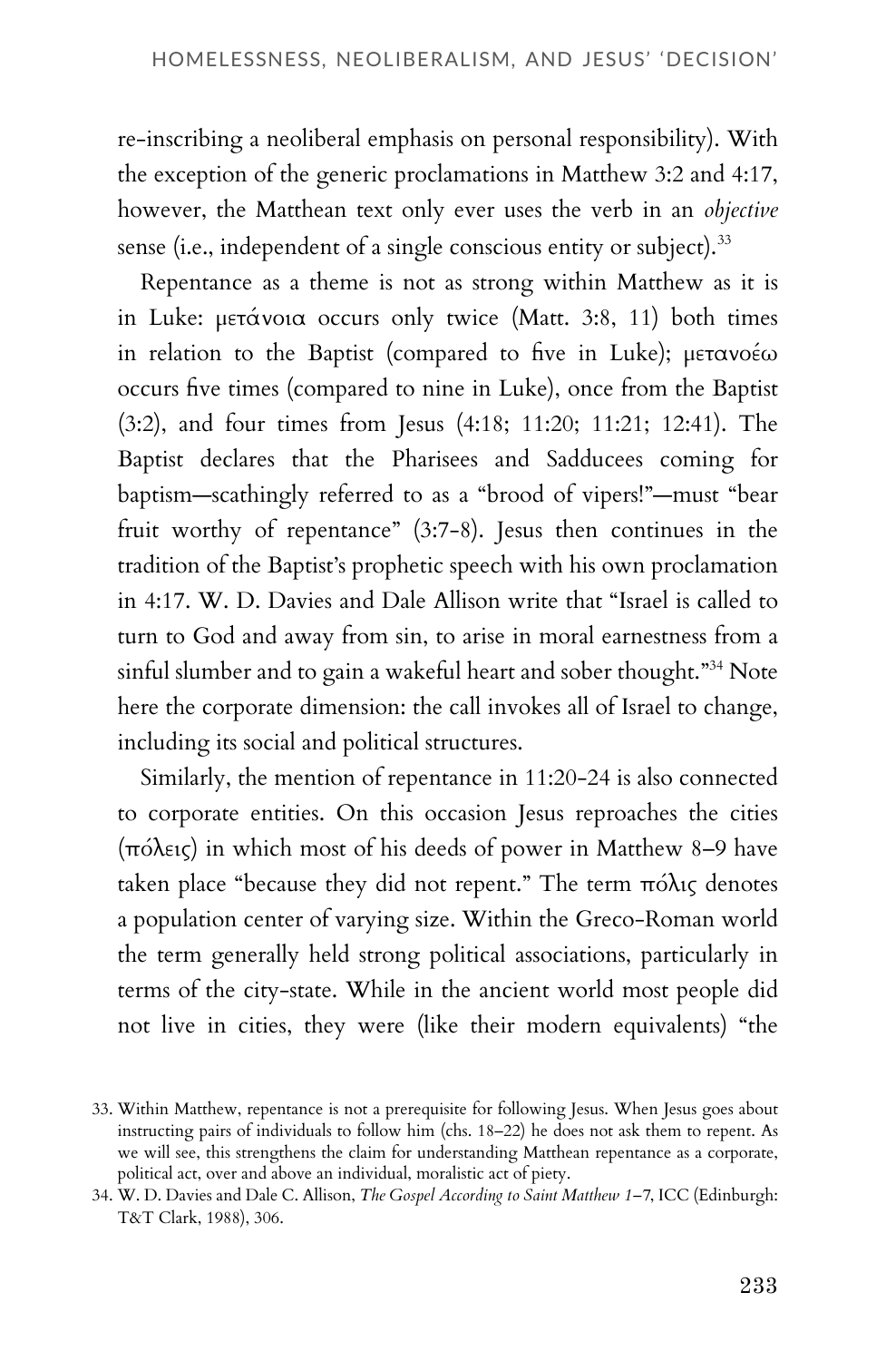centres where justice was administered, trade carried on, records kept, scribes trained, armies recruited, labour organized, power exercised."<sup>35</sup> This implies that Jesus expected these centers of power to repent, in all their systemic and symbolic capacity, and by not doing so they open themselves to God's wrath (11:23-24).<sup>36</sup> This corporate dimension to repentance is also found in the final Matthean occurrence of μετανοέω in 12:41. Jesus confronts Israel as a collective body and his condemnation of "this generation" can be likened to the Hebrew prophets' theodicizing about the generation sent into Babylonian exile.<sup>37</sup>

As with the major Old Testament prophets, then, the Baptist and Jesus' calls to repentance are based on the conviction that radical change must occur on a societal level. The prophets warned against systemic violence present within the religious, social, and political structures of ancient Israel (e.g., Jer. 23:3, 13-17; 21:11-12; Mic. 3:9-10, and so on). Repentance, for the Matthean text, appears to have more to do with the reorientation of these structures than with individual piety. This brings us back to the meaning produced by Jesus' proclamation of the *basileia* if understood as a response to sociopolitical displacement: repentance in the Matthean text involves the turning away from sin and toward God of not merely *individuals* but rather *entire political systems*, including especially those city-states perpetuating asymmetrical social and economic relations.

<sup>35.</sup> J. W. Rogerson and John Vincent, *The City in Biblical Perspective* (London: Equinox, 2009), 4.

<sup>36.</sup> See especially G. E. M. Ste. Croix, *The Class Struggle in the Ancient Greek World* (Ithaca, NY: Cornell University Press, 1981), 425–41. Ste. Croix argues that the historical Jesus was essentially a prophet of the *chora* and avoided the *polis* until his fatal trip to Jerusalem.

<sup>37.</sup> The biblical background to Jesus' threats against these unrepentant cities is found in Isaiah and other prophetic writings. Jesus' comparison of Chorazin and Bethsaida to the fates of Tyre and Sidon (11:21) echoes the oracle against these cities in Isa. 23:2-4 (cf. 23:12; Ezek. 28:1-26). Moreover, the link between Sodom and Capernaum in Matt. 11:23 evokes Isa. 1:9-10a, which calls on Sodom as an example of both a destroyed and sinful city with exploitative rulers. In both these examples the cities are judged collectively, in tandem with the holders of political office.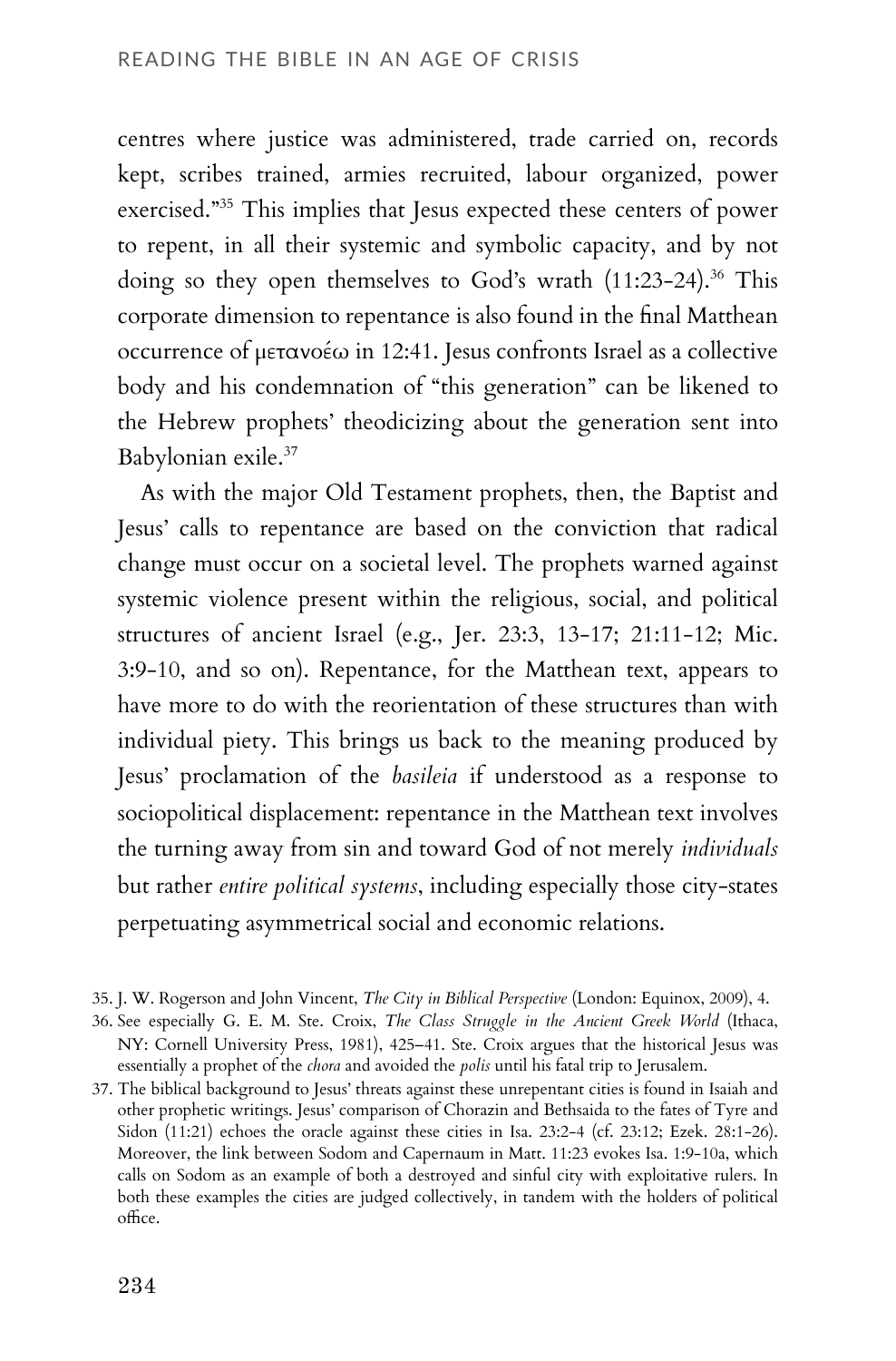### **Forming an Alternative Community (Matt. 4:18-25)**

The first action Jesus takes after heralding the *basileia* is to form a community of disciples. Walking by the Sea of Galilee, Jesus calls two pairs of fishermen to leave their boats and follow him. Barton notes how the emphasis on brothers (ἀδελφούς) in 4:18-22, repeated twice, links to the notion that following Jesus involves joining a community "best understood as a brotherhood."<sup>38</sup> A comparison might be made to the contemporary homeless population that will often form small communities or networks that function as surrogates for family and home.

Analyzing the pericope through the social scientific model of collectivism and kinship, Louise Lawrence observes that

[t]he disciples illustrate an individualistic and personal decision that opts for a 'universal' collectivist goal rather than a concern for the nuclear 'in-group' alone as defined by the amoral familism model. In some ways, these brothers show individualistic traits, their attachments are not fixed. . . . This example shows that there is a certain synthesis between individualistic and collectivist traits in Matthew's world.<sup>39</sup>

In this respect, the call of the first disciples can potentially facilitate a neoliberal emphasis on homelessness as a "lifestyle choice" in the world before the text, requiring a careful reading against the grain. Conventional interpretations frequently construct 4:18-22 as a *model* of faithful conversion to Christian discipleship. Jesus goes about calling two pairs of brothers to leave their former lives and reorient themselves around him and the kingdom. Craig Keener, for instance, suggests that the purpose of 4:18-22 is to "demonstrate people's proper response to God's rule . . ." but more than this, the text "provides Matthew's community [and by extension all Christians?]

38. Barton, *Discipleship*, 129.

<sup>39.</sup> Louise Lawrence, *An Ethnography of the Gospel of Matthew* (Tübingen: Mohr Siebeck, 2003), 241.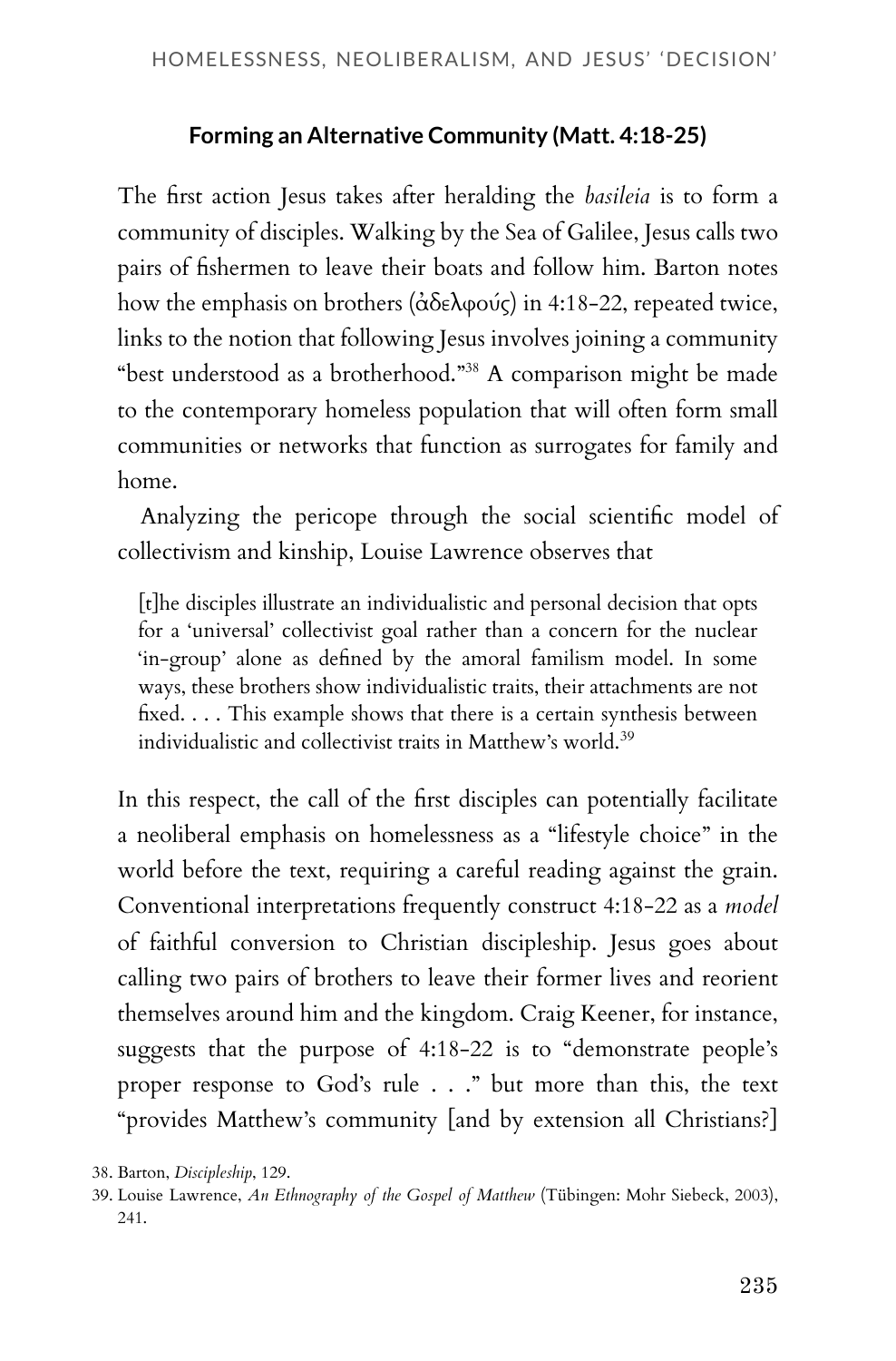several examples of servant leadership and radical discipleship."<sup>40</sup> Likewise, Davies and Allison claim the text "serves an aetiological function, for it recounts the acts whereby Jesus began to make men into missionaries. This means that we have before us the birth of the Christian mission. Also before us is the birth of the church, the decisive moment when people first threw in their lot with the cause of Jesus."<sup>41</sup>

This paradigmatic framing of 4:18-22, no doubt influenced by dominant theological interests, however, can also function to unnecessarily obscure other possibilities of meaning. In fact, the application of a feminist hermeneutics of suspicion reveals a glaring ideological inconsistency: the emphasis on only male disciples filters out women who do not feature here. As we will see below, the predominant focus on these characters as examples of faithful discipleship has meant that the text's social and cultural texture have remained relatively underexplored.

Existing studies that attempt to accentuate the sociopolitical context of the text can also serve the interests of dominant ideologies. In his discussion of the ways in which 4:18-22 raises the issue of the disciples' relationship to wider society, for example, Carter describes their characterization as "voluntary marginal." He elaborates that this consists in their "choosing" to live a liminal existence in alternative households because of existing ideology, commitments, and visions of reality.<sup>42</sup> In his commentary, Carter draws on the social scientific criticism of Dennis Duling to construct a binary of "voluntary marginality" versus "involuntary marginality."<sup>43</sup> This construction,

<sup>40.</sup> Craig S. Keener, *The Gospel of Matthew: A Socio-Rhetorical Commentary* (Grand Rapids, MI: Eerdmans, 2009), 149.

<sup>41.</sup> Davies and Allison, *Matthew 1–7*, 404.

<sup>42.</sup> Warren Carter, "Matthew 4:18–22 and Matthean Discipleship: An Audience-oriented Perspective," *CBQ* 59, no. 1 (1997): 58–59.

<sup>43.</sup> Carter, *Margins*, 43–49; Dennis Duling, *A Marginal Scribe: Studies in the Gospel of Matthew in a Social-Scientific Perspective* (Eugene OR: Cascade Books, 2011), 125–28.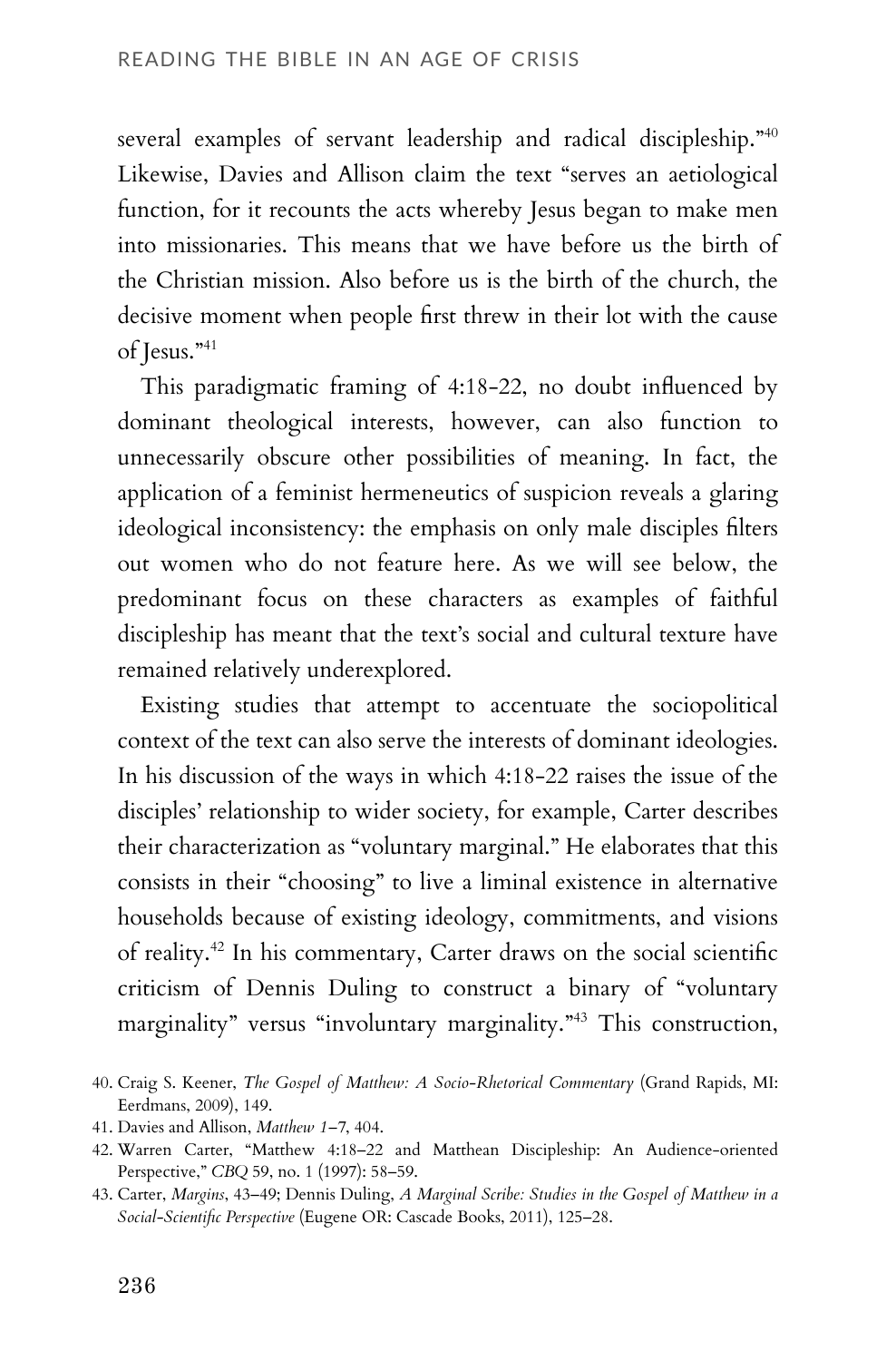however, does not correspond to the reality that marginalization is always a dynamic process involving a combination of internal and external pressures and influences. While such models are intended to simplify, the lack of nuance and stark contrast between so called "voluntary" and "involuntary" categories functions to affirm the logic of neoliberalism: if marginality is voluntary, then the responsibility for its consequences lies with the individuals affected. Marginality in all its complexity always involves subjective, inter-subjective, and objective processes interacting with one another. Even purposeful or strategic ideologies and commitments that are marginal are always produced within a specific context. While it is reasonable to infer that by joining Jesus the disciples move further to the periphery, the implicit assumption among many interpreters is that these characters do not already occupy a marginal space. It is with this observation in mind that we explore the socioeconomic location of these characters in more detail. Accordingly, the label "in/voluntary" is employed below as a means of fragmenting these categories when discussing the disciples' "decision" to join Jesus.

#### **Fishing for Fishermen**

Repetition indicates that the shared occupation of Jesus' new followers is a major topic in the discourse of 4:18-22: the casting nets (τὰ δίκτυα) used to catch fish are mentioned three times; the occupation and activity of fishing appears twice (ἁλιεῖς); boat (πλοίῳ/πλοῖον) is used twice; and the sea/lake (θάλασσαν) is mentioned twice. Furthermore, the word-play in verse 19 is generated by their occupation: Jesus declares that he "will make you fish for people."<sup>44</sup>

<sup>44.</sup> For a detailed study of this phrase, see Wilhem H. Wuellner, *The Meaning of "Fishers of Men"* (Philadelphia: Westminster, 1967).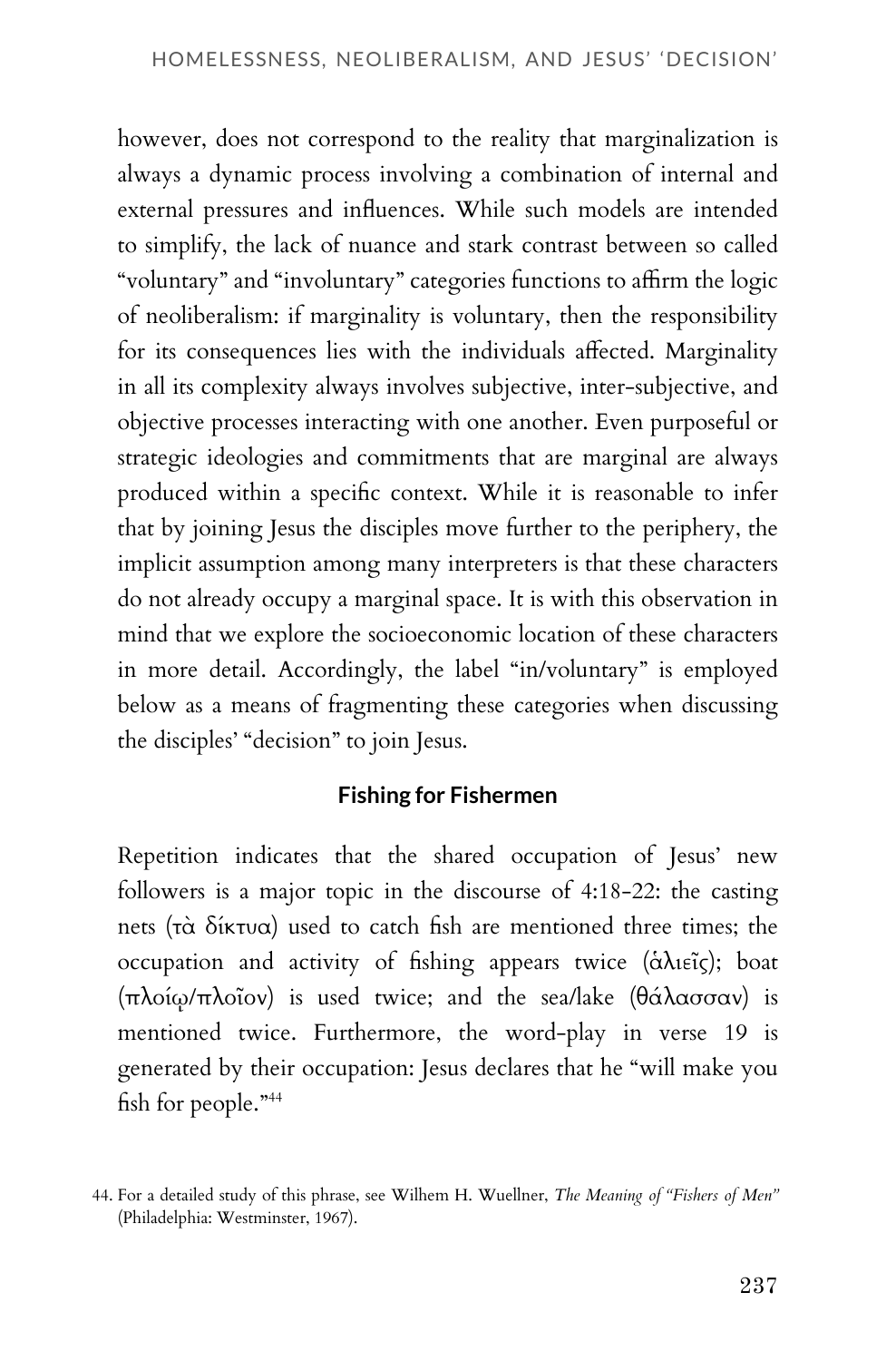Does the disciples' shared occupation as fishermen mean they enjoy relative economic security or perhaps even prosperity? Daniel Harrington, for example, suggests that "[i]n light of the importance of the fishing business at the Sea of Galilee it is clear that the first followers of Jesus were leaving behind a secure and stable lifestyle."<sup>45</sup> Similarly, in documenting the extensive and economically significant fishing industry of the Sea of Galilee, Keener deduces that by leaving their livelihood these first disciples are making a major economic sacrifice. He claims that successful fishermen, even if not high on the social scale, were far better off than the peasantry.<sup>46</sup> Such interpretations intend to heighten the dramatic sacrifice these characters make in following Jesus, thereby heightening their function as role models of individual discipleship.

Recent social scientific scholarship, however, has challenged the belief that fishermen were financially secure. In examining the fishing industry as a sub-system within the political and domestic economy of first-century Galilee, K. C. Hanson identifies the "relationships between the various players within the sub-system: the Roman Emperor; Herod Antipas; the tax administrators; the brokers, tax collectors, and toll collectors; the fishing families; the hired laborers; the suppliers of raw goods and other produces; fish processors; and shippers and carters."<sup>47</sup> Hanson cautions that although fishing was an important component of the Galilean economy, "it was not the 'free enterprise' which modern readers of the New Testament may imagine. Even fishers who may have owned their own boats were

<sup>45.</sup> Daniel J. Harrington, *The Gospel of Matthew*, Sacra Pagina (Collegeville, MN: Liturgical Press, 2007), 72. Davies and Allison suggest that Peter, Andrew, James, John, and Zebedee appear to have belonged to the same fishing partnership which included a number of hired servants (cf. Mark 1:16-20; John 21:1-3). As such, they believe they were probably "from the (lower) middle class." Davies and Allison, *Matthew 1–7*, 397.

<sup>46.</sup> Keener, *Matthew*, 151–53.

<sup>47.</sup> K. C. Hanson, "The Galilean Fishing Economy and the Jesus Tradition," *BTB* 27, no. 3 (1997): 99.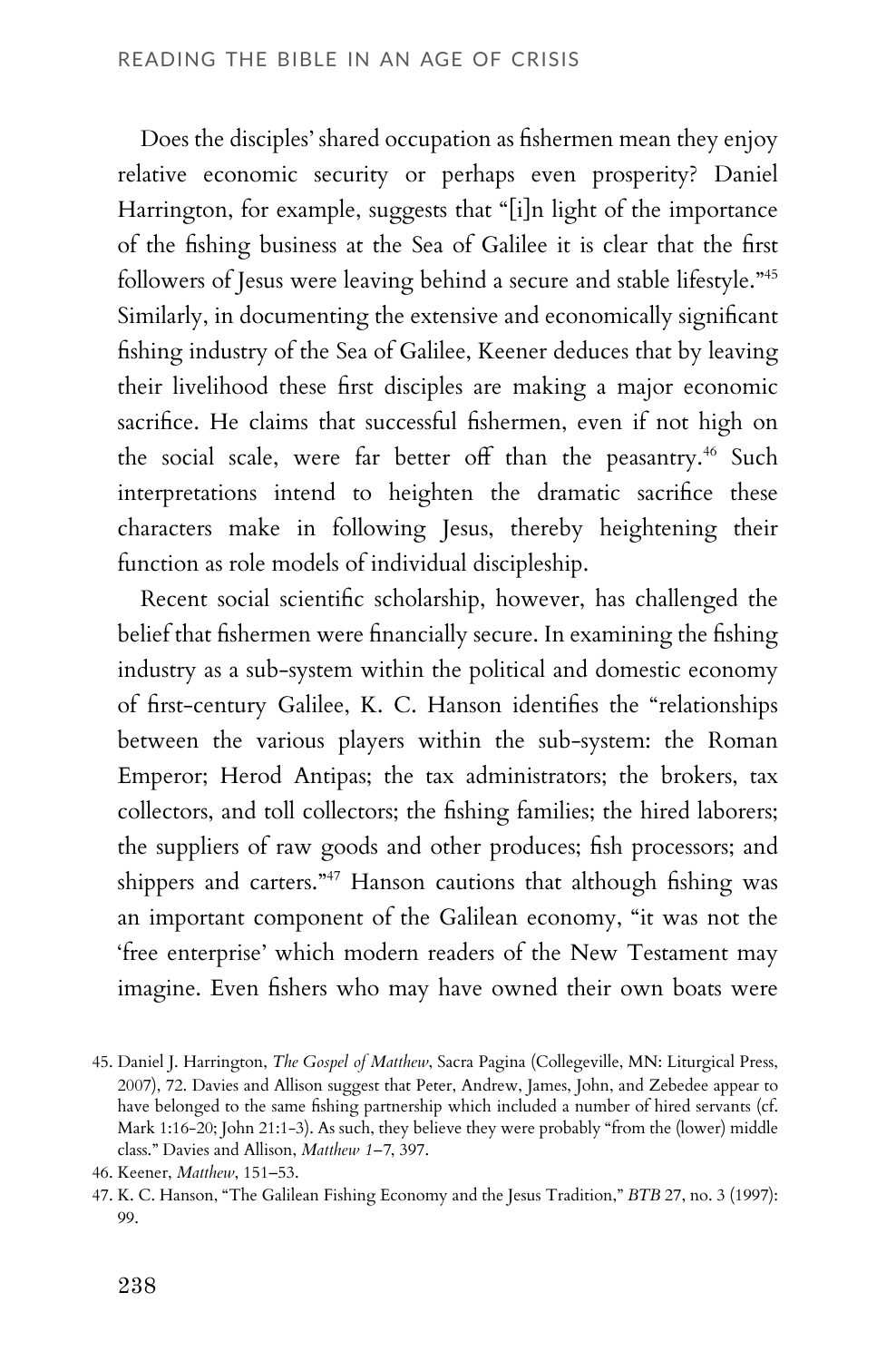part of a state regulated, elite-profiting enterprise, and a complex web of economic relationships" including heavy taxation that extracted wealth produced by the local industry and funneled it directly to support the lifestyle of projects of elite society.<sup>48</sup>

Hanson points out that the economic structures of the ancient Mediterranean "were not independent systems with 'free markets,' free trade, stock exchanges, monetization, and the like, as one finds in modern capitalist systems."<sup>49</sup> Rather, the mechanisms of the economy were structured in terms of the flow of benefits upward to the urban elites, and especially the ruling families (one might point out, of course, that the same is true within capitalism). We ought, therefore, to refrain from imagining individuals who "go to work;" rather their activity was embedded in various and complex domestic-economic and political-economic relationships including peasant families and households. Hanson forcefully argues that families of fishermen would fit broadly into the "peasant" strata of society and not in some kind of idealized and anachronistic "middle class."

Given all this, we might ask to what extent the conditions of these disciples' employment influence their "decision" to leave their livelihoods and to follow Jesus. At best, these fishermen have a precarious existence, marginal in economic security to landed peasants and the small minority of urban elites. It is not much of a stretch, then, to imagine a scenario in which their hardship would provoke them to abandon work and live as drifters, especially if they were heavily indebted. Indeed, the withdrawal of Jesus in 4:12 sets the scene for the in/voluntary withdrawal of the fishermen from their boats and from full participation in the reigning ideological-political order.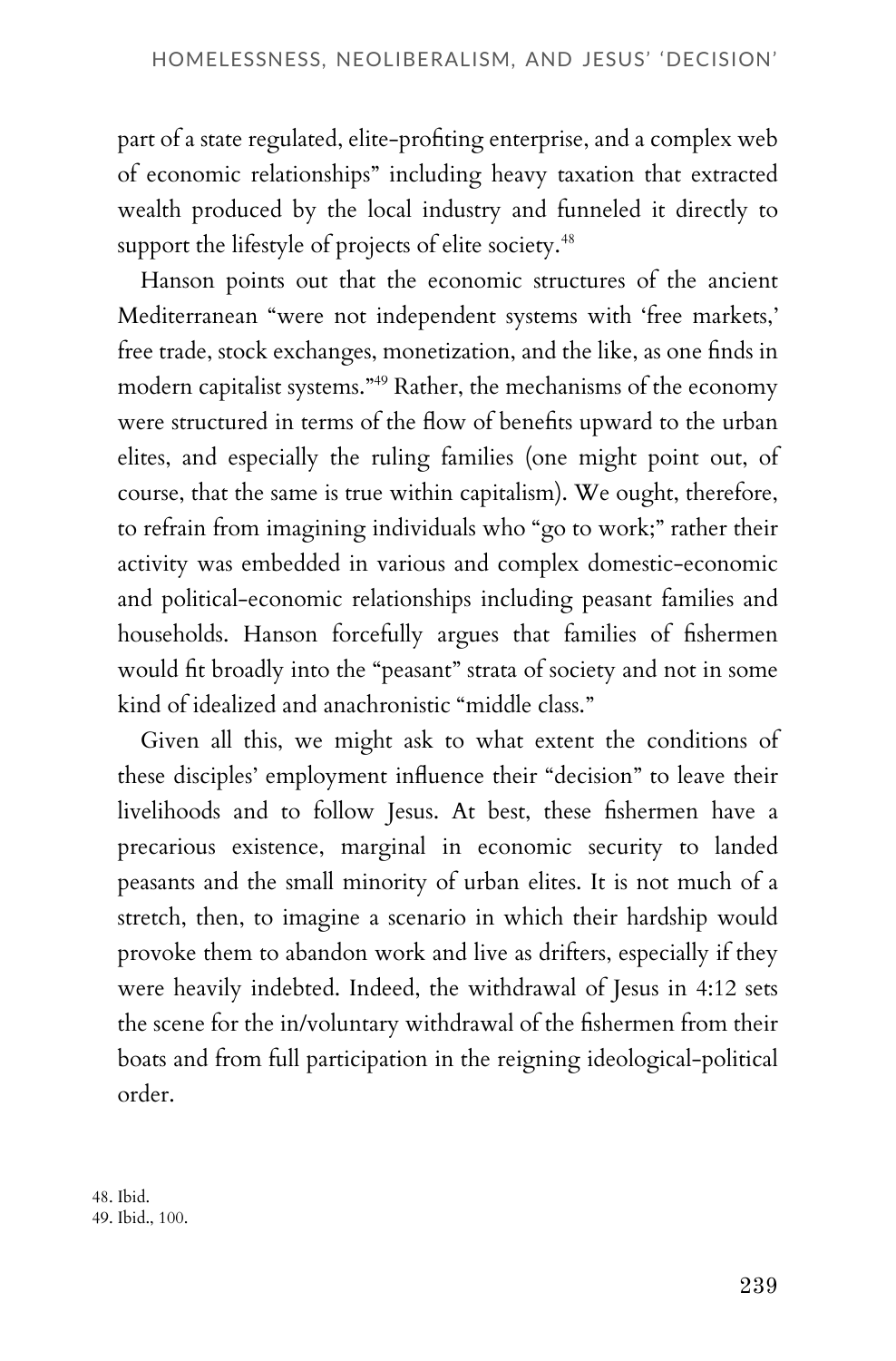Another important observation is that by leaving their households and following Jesus, these first disciples move further to the margins of first-century Palestinian society. Given the context of an honor and shame saturated culture, the male disciples' dislocation from the household means that their identities as householders and/or sons of the household are strained. As Moxnes puts it, for Jesus and the disciples to be "without a house, in no-place, was therefore to be deprived of a role either as a householder, which given his age would have been his normal position, or as a son in a household."<sup>50</sup> Accordingly, their already precarious social standing within the wider socio-symbolic order is threatened. Moxnes points out that the call to discipleship narratives are about leaving a place of social identity that defines, secures, and structures one's identity. He continues, "The young male followers of Jesus had left their established, if inferior, position in the male world and were in a liminal situation."<sup>51</sup> The withdrawal of the fishermen from their boats complements the withdrawal of Jesus following the arrest of the Baptist in verse 12. Just as Jesus is thrust to the outside, so too, the already marginal social statuses of the first disciples is exacerbated. An emphasis on this deviant aspect of their shared itinerancy potentially disrupts attempts at its romanticization. This inner group of followers represents the formation of an alternative community of displaced brothers, banded together as a surrogate home place or fictive kinship. Jesus features as the locus around which their revolutionary activity is mobilized; his vision of the *basileia* compels them into conscious in/voluntary action. The Matthean text is ardent to expand upon this early success of Jesus' challenge to the dominant ideological-political order, and so follows the call of the first disciples

50. Moxnes, *Jesus*, 96. 51. Ibid.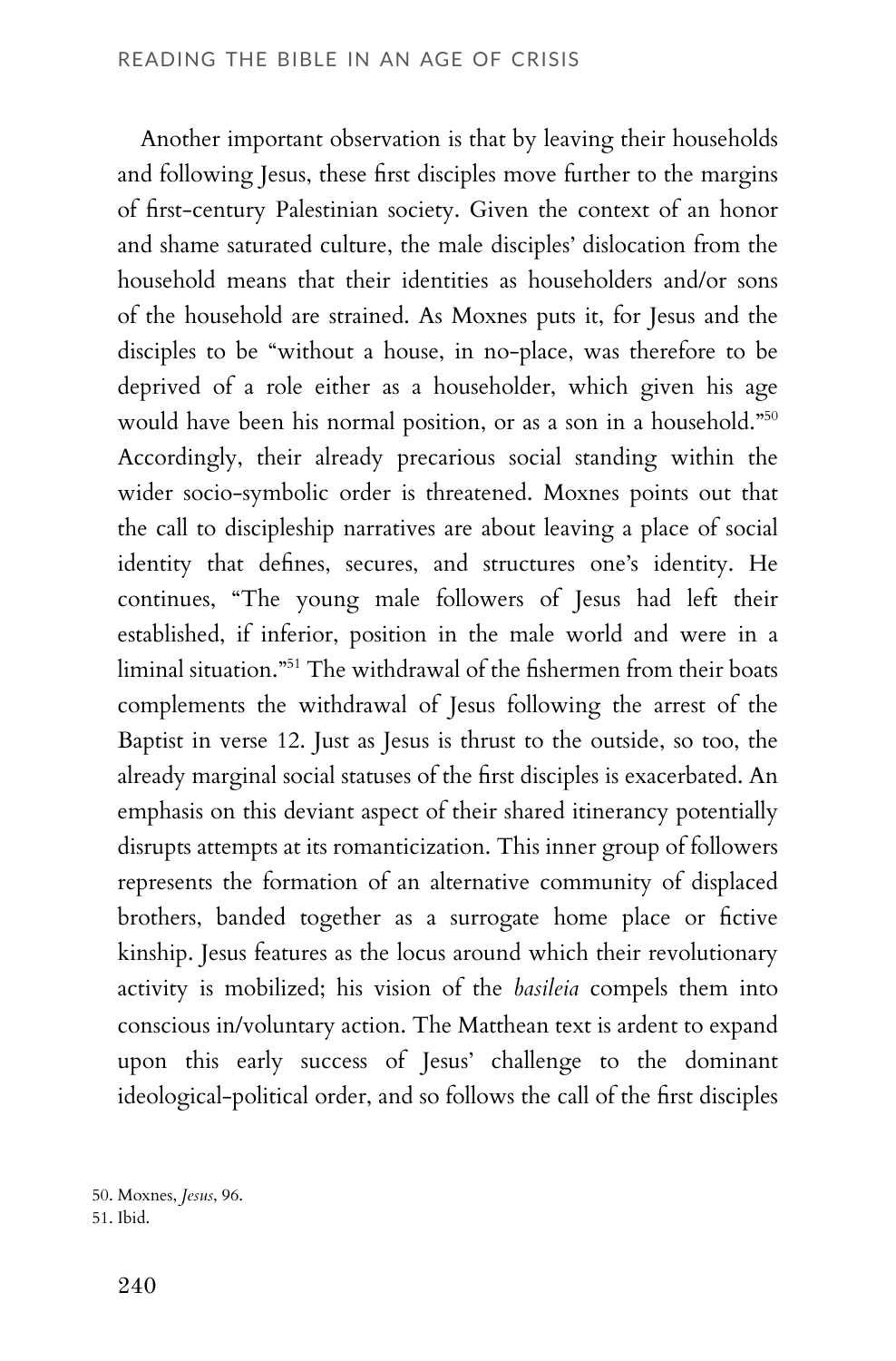by narrating the positive reception of Jesus' call to action among the crowds.

## **An Itinerant Ministry Spreads**

The final three verses of this text (4:23-25) provide an overview of Jesus' ministry activity within Galilee. His deeds include preaching the good news of the *basileia* and curing sickness among the people (cf. 9:35; 10:1). Jesus' withdrawal earns him fame among those located on, and sympathizers with, the margins of first-century Palestinian society. The reader is told that "[r]eports about him spread out into the whole of Syria." Moreover, "great crowds followed him," thus setting the scene for the Sermon on the Mount beginning in Matthew 5.

Matthew 4:23 includes the first use of εὐαγγέλιον (gospel/good news) in Matthew to summarize Jesus' message of the approaching *basileia*. But for whom is the "good news" intended? The above reading would suggest that Jesus' itinerant ministry offers hope of emancipation for those who are already dispossessed in some way; the revolutionary *basileia* he proclaims alludes to a vision of a more equitable social reality. In line with the prophetic stream of the Israelite tradition, those in positions of power, and institutions of power such as the πόλις (city), are ordered to "repent," to change their direction or face the consequences of cosmic destruction on the Day of Judgment.

The text describes the growth of Jesus' movement by identifying "great crowds" following him from Galilee but also from centers of power including Jerusalem and the Decapolis (ten cities). The emphasis on centers of power indicates a fervent and widespread movement of withdrawal from normalized society and suggests growth of a countercultural resentment that can be traced back to the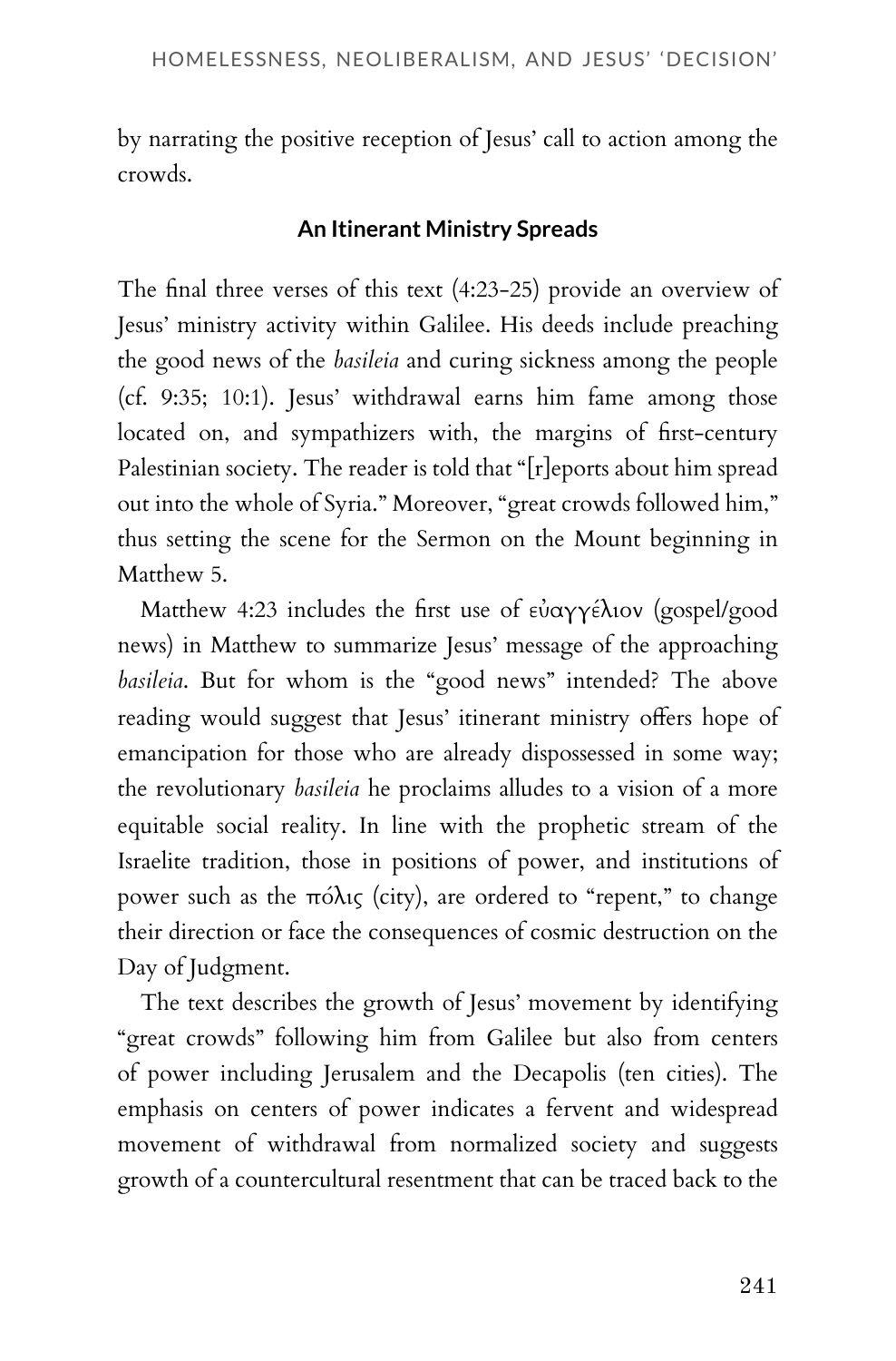instability of these ruling political institutions. This narration of mass withdrawal amplifies Jesus' own displacement as symptomatic of the smooth functioning of the wider sociopolitical order.

#### **Conclusion**

This chapter has considered how Jesus' apparent decision to begin an itinerant ministry is, in fact, precipitated by external crises, most prominently, the arrest of John the Baptist. In Matthew 3, the Baptist appears on the outside in the wilderness, dispensing prophetic speech and acts and drawing great crowds out to him from the urban centers. By the end of Matthew 4, Jesus is having a similar influence, but on a much greater scale. While the disciples, introduced in verses 18-22, serve as an inner-circle to Jesus, the crowds in verses 23-25 add an outer periphery to his itinerant network.

The external sociopolitical realities of Jesus' predicament are internalized in the character of Jesus as he engages his wider ideological-political environment. After withdrawing to Galilee Jesus publically announces the *basileia*—an imaginary space in which the symbolic order of society is reversed. Within this restructuring, displaced subjects, like Jesus, are afforded honor and uplifting, whereas the elite and retainers of the status quo are dishonored and dethroned. The vision is accompanied by an injunction to repent, not directed at individual men and women, but rather to the entire ideological-political constellation. Such prophetic dissent unsettles the sensibilities of the normalized population, and Jesus will ultimately be suppressed through lethal violence.

Jesus' first disciples are fishermen who abandon their fishing boats and their livelihoods to follow him. Their withdrawal is not arbitrary, but rather is integrated with their occupation and class struggle as it is encoded within the text. An emphasis on the socioeconomic realities specific to the fishing industry in first-century Palestine adds much